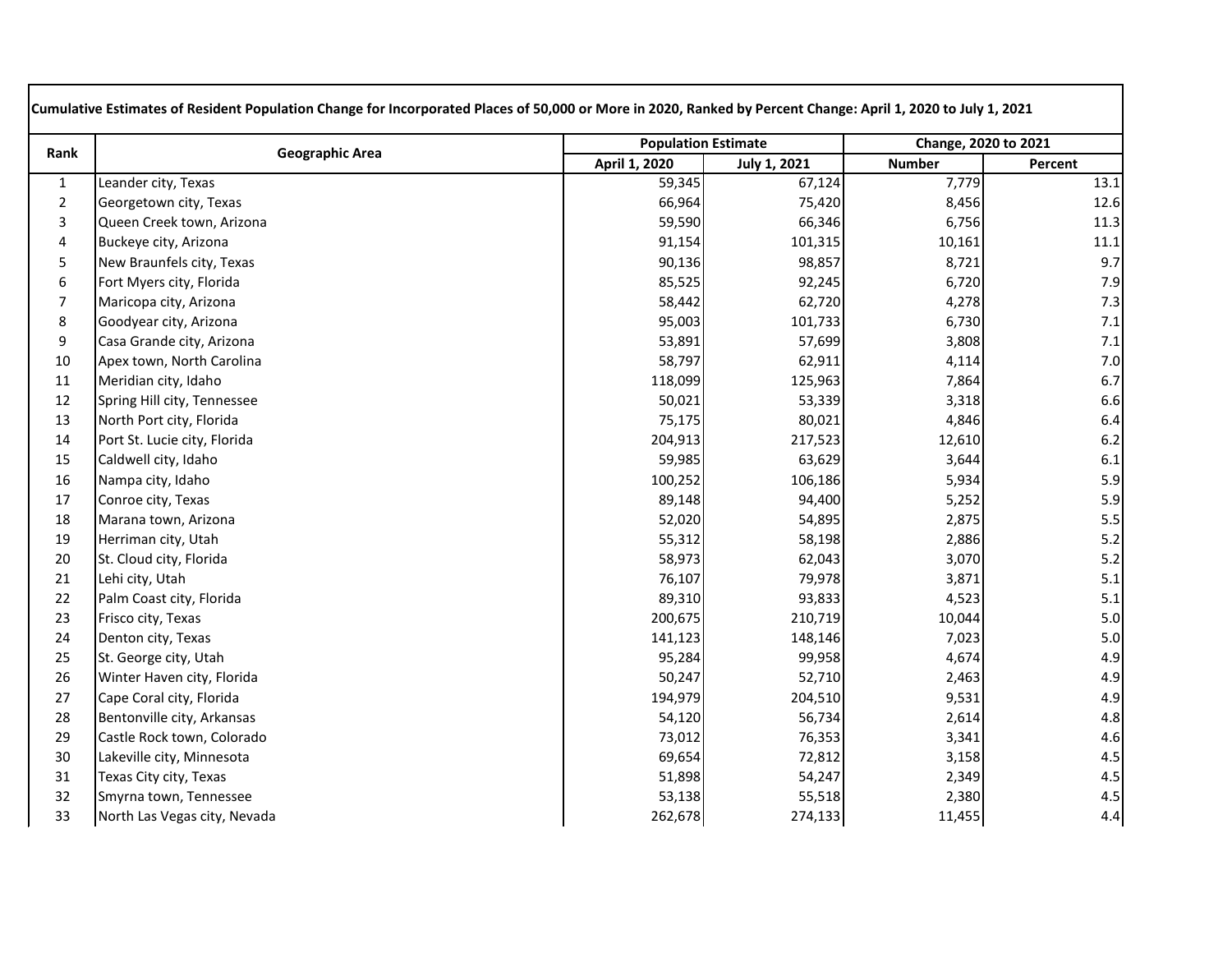| Rank | <b>Geographic Area</b>           | <b>Population Estimate</b> |                     | Change, 2020 to 2021 |         |
|------|----------------------------------|----------------------------|---------------------|----------------------|---------|
|      |                                  | April 1, 2020              | <b>July 1, 2021</b> | <b>Number</b>        | Percent |
| 34   | Temple city, Texas               | 81,938                     | 85,416              | 3,478                | 4.2     |
| 35   | Surprise city, Arizona           | 143,261                    | 149,191             | 5,930                | 4.1     |
| 36   | Beaumont city, California        | 53,101                     | 55,280              | 2,179                | 4.1     |
| 37   | Medford city, Massachusetts      | 59,662                     | 62,098              | 2,436                | 4.1     |
| 38   | Redmond city, Washington         | 73,375                     | 76,354              | 2,979                | 4.1     |
| 39   | McKinney city, Texas             | 195,057                    | 202,690             | 7,633                | 3.9     |
| 40   | Daytona Beach city, Florida      | 71,681                     | 74,437              | 2,756                | 3.8     |
| 41   | Merced city, California          | 86,141                     | 89,308              | 3,167                | 3.7     |
| 42   | Menifee city, California         | 102,654                    | 106,401             | 3,747                | 3.7     |
| 43   | Round Rock city, Texas           | 119,519                    | 123,876             | 4,357                | 3.6     |
| 44   | Ankeny city, Iowa                | 67,892                     | 70,287              | 2,395                | $3.5\,$ |
| 45   | Auburn city, Alabama             | 76,000                     | 78,564              | 2,564                | 3.4     |
| 46   | Logan city, Utah                 | 52,673                     | 54,436              | 1,763                | 3.3     |
| 47   | Murfreesboro city, Tennessee     | 152,437                    | 157,519             | 5,082                | 3.3     |
| 48   | South Jordan city, Utah          | 77,661                     | 80,139              | 2,478                | $3.2$   |
| 49   | Bozeman city, Montana            | 52,855                     | 54,539              | 1,684                | $3.2$   |
| 50   | Lakeland city, Florida           | 111,881                    | 115,425             | 3,544                | 3.2     |
| 51   | Twin Falls city, Idaho           | 51,593                     | 53,213              | 1,620                | 3.1     |
| 52   | Parker town, Colorado            | 58,477                     | 60,313              | 1,836                | 3.1     |
| 53   | Wylie city, Texas                | 57,602                     | 59,394              | 1,792                | 3.1     |
| 54   | Bend city, Oregon                | 99,126                     | 102,059             | 2,933                | 3.0     |
| 55   | Commerce City city, Colorado     | 62,477                     | 64,287              | 1,810                | 2.9     |
| 56   | Edinburg city, Texas             | 99,678                     | 102,483             | 2,805                | $2.8\,$ |
| 57   | Folsom city, California          | 79,036                     | 81,224              | 2,188                | 2.8     |
| 58   | Mooresville town, North Carolina | 50,205                     | 51,594              | 1,389                | 2.8     |
| 59   | Roseville city, California       | 147,817                    | 151,901             | 4,084                | $2.8$   |
| 60   | Tulare city, California          | 68,880                     | 70,733              | 1,853                | 2.7     |
| 61   | Rapid City city, South Dakota    | 74,194                     | 76,184              | 1,990                | 2.7     |
| 62   | Clarksville city, Tennessee      | 166,634                    | 170,957             | 4,323                | 2.6     |
| 63   | Burlington city, North Carolina  | 57,346                     | 58,818              | 1,472                | 2.6     |
| 64   | Palm Bay city, Florida           | 119,874                    | 122,942             | 3,068                | 2.6     |
| 65   | Coeur d'Alene city, Idaho        | 54,515                     | 55,904              | 1,389                | 2.5     |
| 66   | Franklin city, Tennessee         | 83,347                     | 85,469              | 2,122                | 2.5     |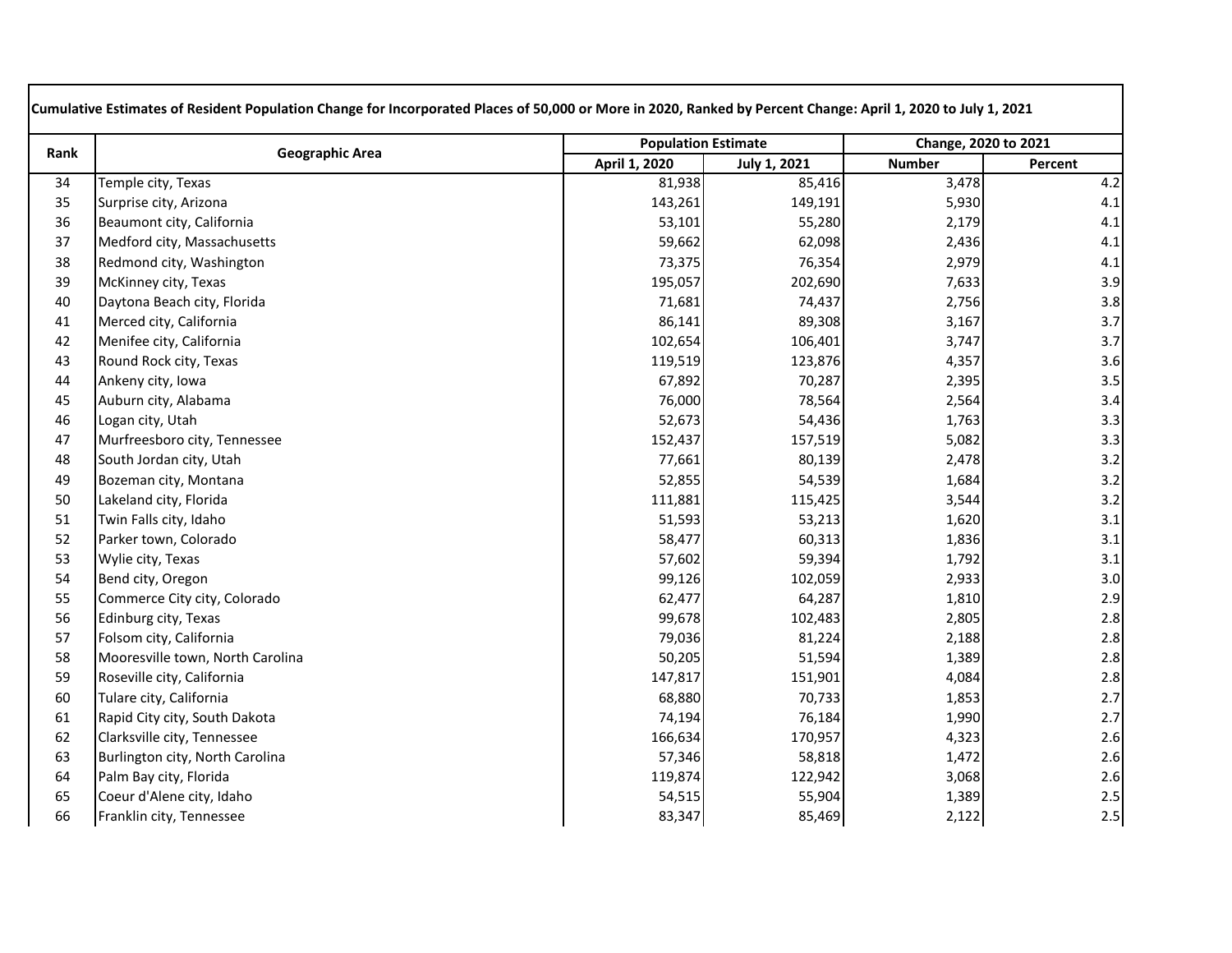| Rank | <b>Geographic Area</b>                | <b>Population Estimate</b> |                     | Change, 2020 to 2021 |         |
|------|---------------------------------------|----------------------------|---------------------|----------------------|---------|
|      |                                       | April 1, 2020              | <b>July 1, 2021</b> | <b>Number</b>        | Percent |
| 67   | Manteca city, California              | 83,678                     | 85,792              | 2,114                | $2.5$   |
| 68   | Spokane Valley city, Washington       | 103,317                    | 105,905             | 2,588                | $2.5\,$ |
| 69   | San Jacinto city, California          | 53,946                     | 55,290              | 1,344                | 2.5     |
| 70   | O'Fallon city, Missouri               | 91,390                     | 93,644              | 2,254                | $2.5\,$ |
| 71   | Madera city, California               | 66,316                     | 67,944              | 1,628                | $2.5\,$ |
| 72   | Draper city, Utah                     | 50,510                     | 51,749              | 1,239                | $2.5\,$ |
| 73   | Kannapolis city, North Carolina       | 53,145                     | 54,446              | 1,301                | $2.4$   |
| 74   | Woodbury city, Minnesota              | 75,163                     | 76,990              | 1,827                | 2.4     |
| 75   | Tempe city, Arizona                   | 179,765                    | 184,118             | 4,353                | 2.4     |
| 76   | Killeen city, Texas                   | 152,570                    | 156,261             | 3,691                | 2.4     |
| 77   | Concord city, North Carolina          | 105,186                    | 107,697             | 2,511                | 2.4     |
| 78   | Mansfield city, Texas                 | 72,654                     | 74,368              | 1,714                | 2.4     |
| 79   | Conway city, Arkansas                 | 63,656                     | 65,121              | 1,465                | 2.3     |
| 80   | Richland city, Washington             | 60,538                     | 61,929              | 1,391                | $2.3$   |
| 81   | Broken Arrow city, Oklahoma           | 113,730                    | 116,330             | 2,600                | 2.3     |
| 82   | Clovis city, California               | 120,254                    | 122,989             | 2,735                | 2.3     |
| 83   | Idaho Falls city, Idaho               | 65,413                     | 66,898              | 1,485                | 2.3     |
| 84   | Eastvale city, California             | 69,849                     | 71,375              | 1,526                | $2.2$   |
| 85   | Chino city, California                | 90,989                     | 92,975              | 1,986                | $2.2$   |
| 86   | Tracy city, California                | 93,356                     | 95,387              | 2,031                | 2.2     |
| 87   | Madison city, Alabama                 | 57,124                     | 58,357              | 1,233                | $2.2\,$ |
| 88   | Fishers city, Indiana                 | 99,053                     | 101,171             | 2,118                | 2.1     |
| 89   | Greenville city, South Carolina       | 70,633                     | 72,095              | 1,462                | 2.1     |
| 90   | Reno city, Nevada                     | 263,436                    | 268,851             | 5,415                | 2.1     |
| 91   | North Charleston city, South Carolina | 115,113                    | 117,472             | 2,359                | 2.0     |
| 92   | Noblesville city, Indiana             | 69,517                     | 70,926              | 1,409                | $2.0$   |
| 93   | Peoria city, Arizona                  | 191,052                    | 194,917             | 3,865                | $2.0$   |
| 94   | Bonita Springs city, Florida          | 53,820                     | 54,904              | 1,084                | 2.0     |
| 95   | Sioux Falls city, South Dakota        | 192,683                    | 196,528             | 3,845                | 2.0     |
| 96   | Allen city, Texas                     | 104,786                    | 106,874             | 2,088                | 2.0     |
| 97   | New Rochelle city, New York           | 79,996                     | 81,587              | 1,591                | 2.0     |
| 98   | Suffolk city, Virginia                | 94,324                     | 96,194              | 1,870                | 2.0     |
| 99   | Rocklin city, California              | 71,571                     | 72,975              | 1,404                | 2.0     |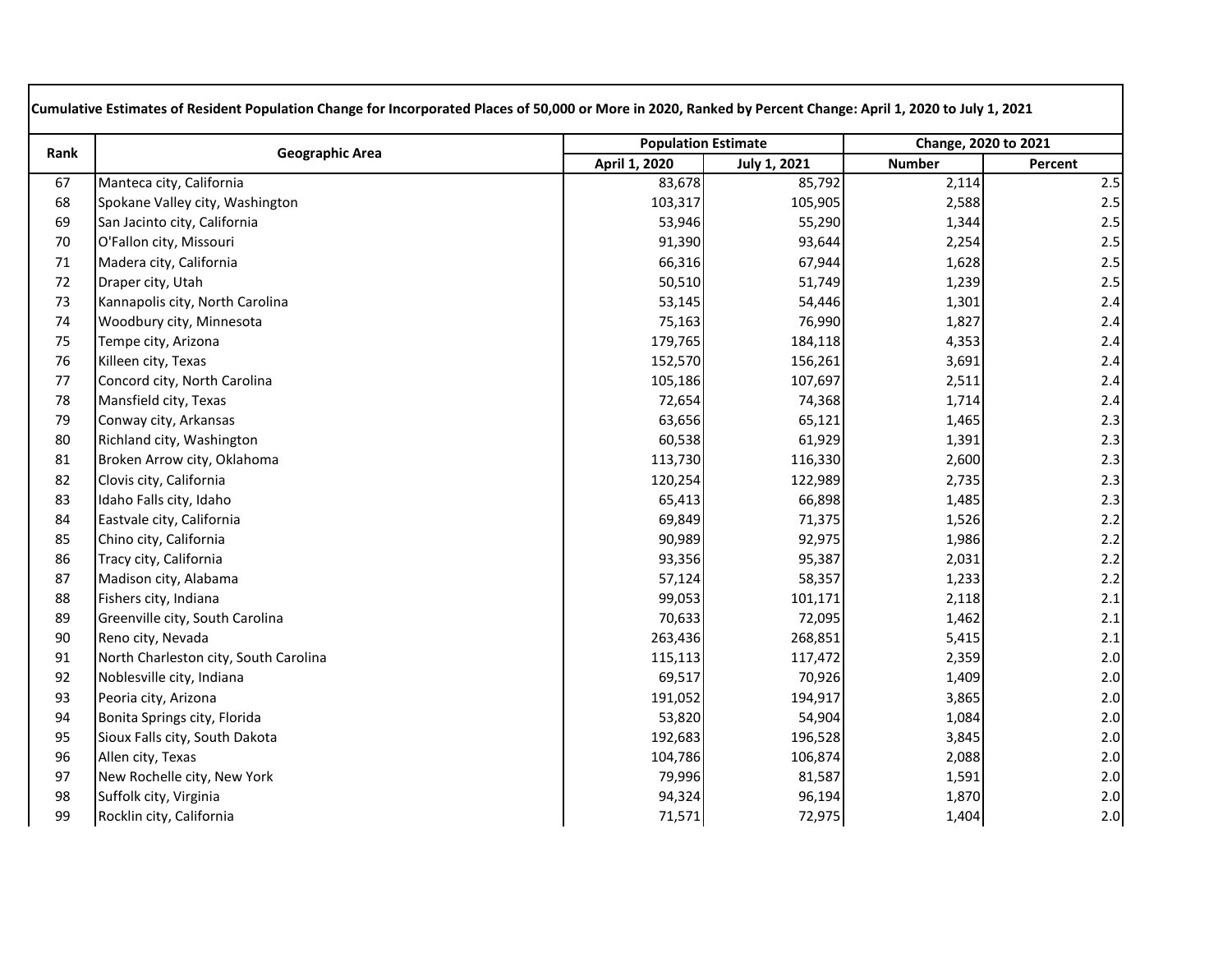| Rank | <b>Geographic Area</b>              | <b>Population Estimate</b> |                     | Change, 2020 to 2021 |         |
|------|-------------------------------------|----------------------------|---------------------|----------------------|---------|
|      |                                     | April 1, 2020              | <b>July 1, 2021</b> | <b>Number</b>        | Percent |
| 100  | Frederick city, Maryland            | 78,062                     | 79,588              | 1,526                | 2.0     |
| 101  | Rogers city, Arkansas               | 69,753                     | 71,112              | 1,359                | 1.9     |
| 102  | San Marcos city, Texas              | 67,290                     | 68,580              | 1,290                | 1.9     |
| 103  | Mount Pleasant town, South Carolina | 90,668                     | 92,398              | 1,730                | $1.9\,$ |
| 104  | Lacey city, Washington              | 53,442                     | 54,461              | 1,019                | $1.9\,$ |
| 105  | Lake Havasu City city, Arizona      | 57,204                     | 58,284              | 1,080                | 1.9     |
| 106  | Layton city, Utah                   | 81,759                     | 83,291              | 1,532                | 1.9     |
| 107  | Grand Junction city, Colorado       | 65,733                     | 66,964              | 1,231                | 1.9     |
| 108  | Fort Worth city, Texas              | 918,377                    | 935,508             | 17,131               | $1.9\,$ |
| 109  | Pflugerville city, Texas            | 65,678                     | 66,884              | 1,206                | 1.8     |
| 110  | Flower Mound town, Texas            | 75,859                     | 77,243              | 1,384                | 1.8     |
| 111  | Rowlett city, Texas                 | 62,543                     | 63,671              | 1,128                | 1.8     |
| 112  | Gilbert town, Arizona               | 268,302                    | 273,136             | 4,834                | 1.8     |
| 113  | Rio Rancho city, New Mexico         | 103,977                    | 105,834             | 1,857                | $1.8\,$ |
| 114  | Fayetteville city, Arkansas         | 93,582                     | 95,230              | 1,648                | 1.8     |
| 115  | Murrieta city, California           | 111,050                    | 112,991             | 1,941                | $1.7\,$ |
| 116  | Jurupa Valley city, California      | 105,107                    | 106,941             | 1,834                | $1.7\,$ |
| 117  | Deltona city, Florida               | 94,158                     | 95,782              | 1,624                | $1.7\,$ |
| 118  | Tigard city, Oregon                 | 54,832                     | 55,767              | 935                  | $1.7\,$ |
| 119  | Lake Elsinore city, California      | 70,366                     | 71,563              | 1,197                | $1.7\,$ |
| 120  | Lenexa city, Kansas                 | 57,425                     | 58,388              | 963                  | $1.7\,$ |
| 121  | Pasco city, Washington              | 77,579                     | 78,871              | 1,292                | $1.7\,$ |
| 122  | Bryan city, Texas                   | 85,461                     | 86,866              | 1,405                | 1.6     |
| 123  | Broomfield city, Colorado           | 74,112                     | 75,325              | 1,213                | 1.6     |
| 124  | Lee's Summit city, Missouri         | 101,160                    | 102,781             | 1,621                | 1.6     |
| 125  | Greenwood city, Indiana             | 63,903                     | 64,918              | 1,015                | 1.6     |
| 126  | Corona city, California             | 157,265                    | 159,743             | 2,478                | $1.6\,$ |
| 127  | West Des Moines city, Iowa          | 68,717                     | 69,792              | 1,075                | 1.6     |
| 128  | College Station city, Texas         | 118,180                    | 120,019             | 1,839                | 1.6     |
| 129  | Pocatello city, Idaho               | 56,238                     | 57,092              | 854                  | 1.5     |
| 130  | Lubbock city, Texas                 | 257,180                    | 260,993             | 3,813                | $1.5\,$ |
| 131  | Henderson city, Nevada              | 317,521                    | 322,178             | 4,657                | 1.5     |
| 132  | Missoula city, Montana              | 73,746                     | 74,822              | 1,076                | 1.5     |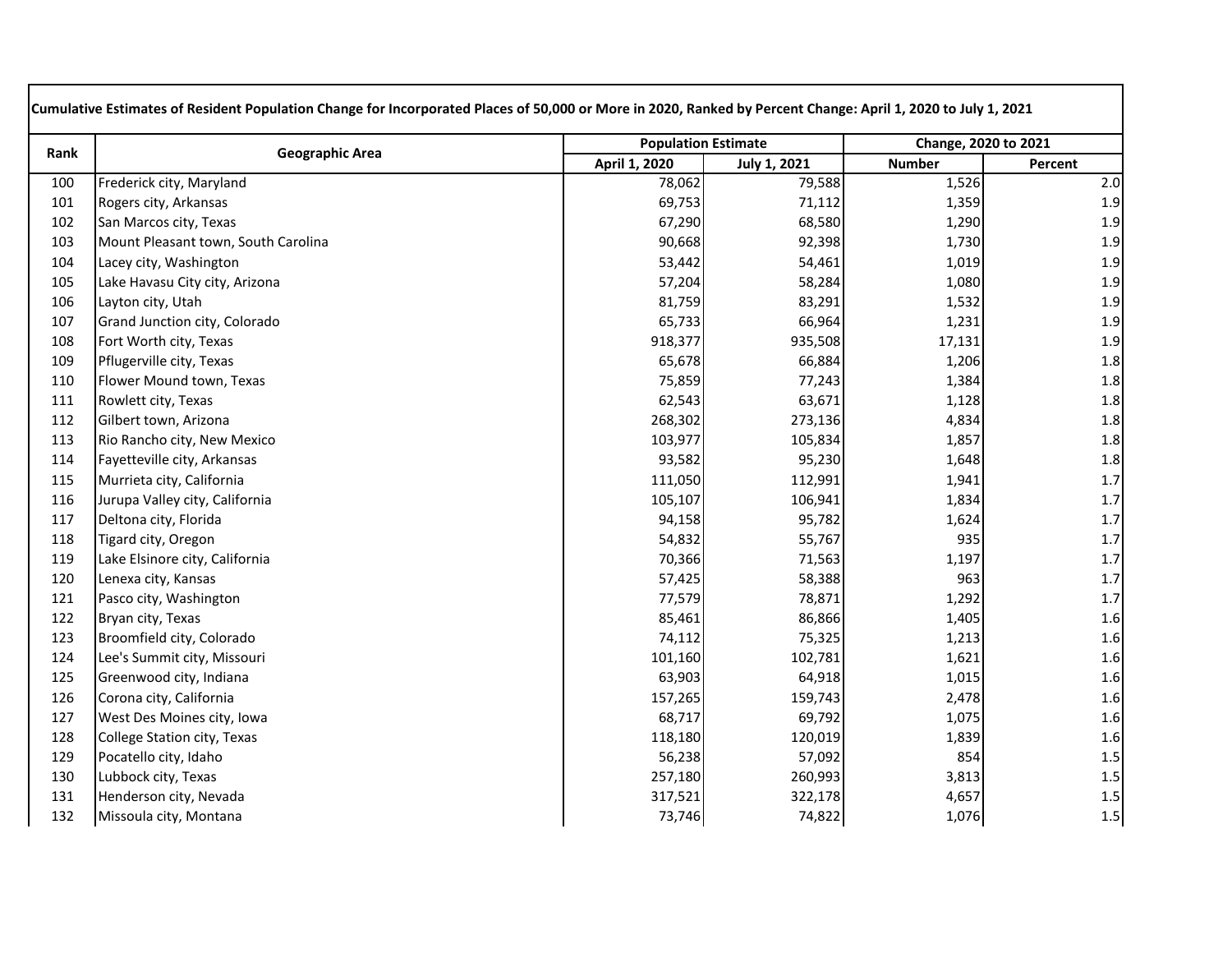| Rank | <b>Geographic Area</b>          | <b>Population Estimate</b> |              | Change, 2020 to 2021 |         |
|------|---------------------------------|----------------------------|--------------|----------------------|---------|
|      |                                 | April 1, 2020              | July 1, 2021 | <b>Number</b>        | Percent |
| 133  | Wilmington city, North Carolina | 115,955                    | 117,643      | 1,688                | $1.5\,$ |
| 134  | Indio city, California          | 89,127                     | 90,416       | 1,289                | 1.4     |
| 135  | Southaven city, Mississippi     | 54,640                     | 55,429       | 789                  | 1.4     |
| 136  | Warner Robins city, Georgia     | 80,324                     | 81,446       | 1,122                | 1.4     |
| 137  | Ontario city, California        | 175,518                    | 177,963      | 2,445                | 1.4     |
| 138  | Knoxville city, Tennessee       | 190,011                    | 192,648      | 2,637                | $1.4\,$ |
| 139  | Bowling Green city, Kentucky    | 72,524                     | 73,529       | 1,005                | $1.4\,$ |
| 140  | Tyler city, Texas               | 105,735                    | 107,192      | 1,457                | $1.4\,$ |
| 141  | Plantation city, Florida        | 91,736                     | 92,986       | 1,250                | 1.4     |
| 142  | Cedar Park city, Texas          | 77,646                     | 78,693       | 1,047                | 1.3     |
| 143  | Yuma city, Arizona              | 95,814                     | 97,093       | 1,279                | 1.3     |
| 144  | Blue Springs city, Missouri     | 58,648                     | 59,430       | 782                  | $1.3\,$ |
| 145  | Perris city, California         | 78,786                     | 79,835       | 1,049                | 1.3     |
| 146  | Cathedral City city, California | 51,535                     | 52,220       | 685                  | 1.3     |
| 147  | Moreno Valley city, California  | 208,865                    | 211,600      | 2,735                | 1.3     |
| 148  | Salem city, Oregon              | 175,432                    | 177,723      | 2,291                | 1.3     |
| 149  | Cary town, North Carolina       | 174,754                    | 176,987      | 2,233                | $1.3\,$ |
| 150  | Las Cruces city, New Mexico     | 111,507                    | 112,914      | 1,407                | 1.3     |
| 151  | Olathe city, Kansas             | 141,238                    | 143,014      | 1,776                | $1.3$   |
| 152  | San Antonio city, Texas         | 1,434,270                  | 1,451,853    | 17,583               | $1.2\,$ |
| 153  | Irvine city, California         | 305,313                    | 309,031      | 3,718                | $1.2\,$ |
| 154  | Sarasota city, Florida          | 54,108                     | 54,764       | 656                  | $1.2\,$ |
| 155  | Stonecrest city, Georgia        | 59,148                     | 59,863       | 715                  | $1.2\,$ |
| 156  | Huntsville city, Alabama        | 214,372                    | 216,963      | 2,591                | $1.2$   |
| 157  | Avondale city, Arizona          | 89,490                     | 90,564       | 1,074                | $1.2$   |
| 158  | Waco city, Texas                | 137,948                    | 139,594      | 1,646                | $1.2\,$ |
| 159  | McAllen city, Texas             | 142,242                    | 143,920      | 1,678                | $1.2$   |
| 160  | Bakersfield city, California    | 402,907                    | 407,615      | 4,708                | 1.2     |
| 161  | Bellingham city, Washington     | 91,231                     | 92,289       | 1,058                | 1.2     |
| 162  | Lewisville city, Texas          | 111,676                    | 112,944      | 1,268                | 1.1     |
| 163  | Chandler city, Arizona          | 276,330                    | 279,458      | 3,128                | 1.1     |
| 164  | Tampa city, Florida             | 382,769                    | 387,050      | 4,281                | 1.1     |
| 165  | Apopka city, Florida            | 54,897                     | 55,496       | 599                  | 1.1     |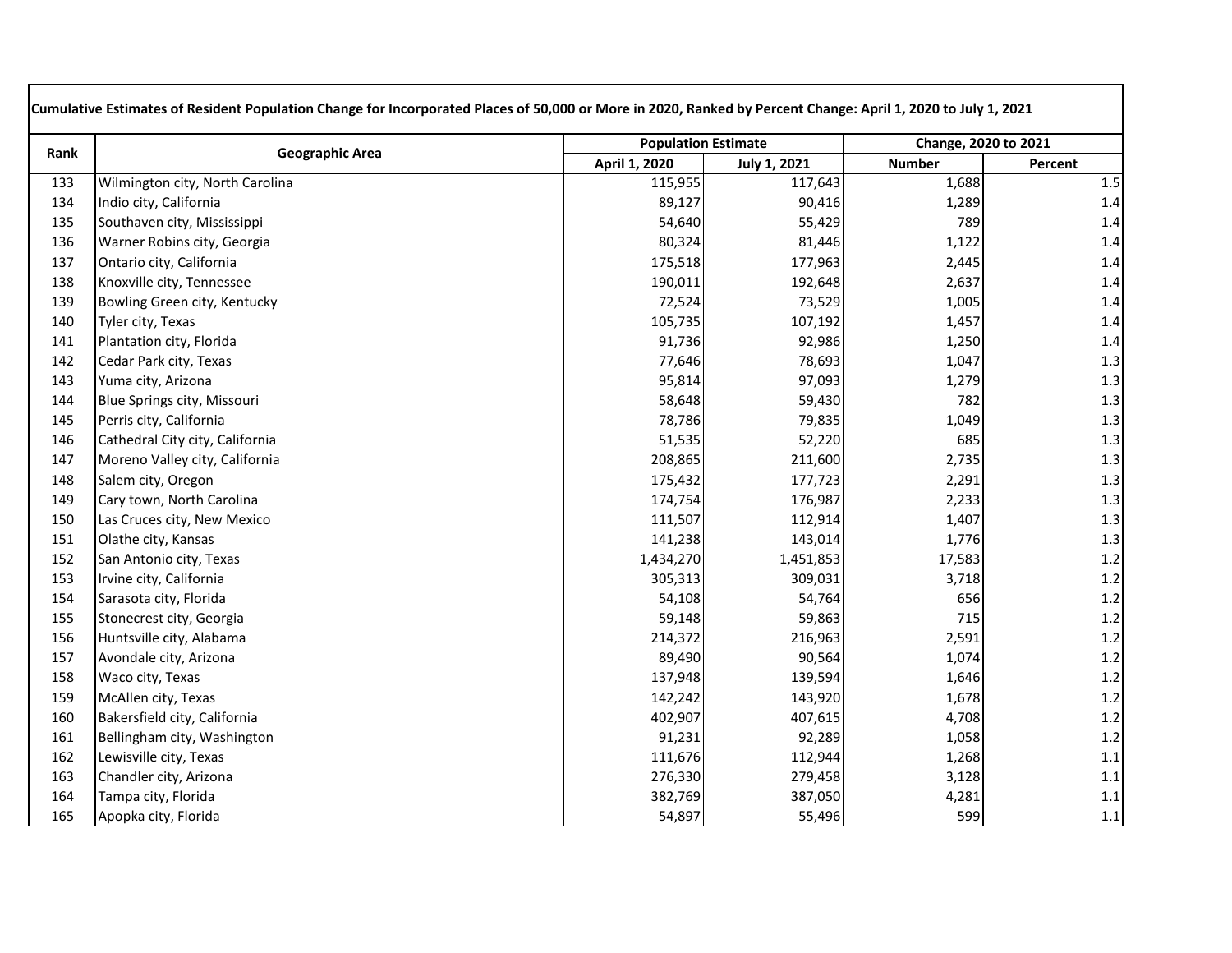| Rank | <b>Geographic Area</b>          | <b>Population Estimate</b> |              | Change, 2020 to 2021 |         |
|------|---------------------------------|----------------------------|--------------|----------------------|---------|
|      |                                 | April 1, 2020              | July 1, 2021 | <b>Number</b>        | Percent |
| 166  | Phoenix city, Arizona           | 1,607,739                  | 1,624,569    | 16,830               | $1.0\,$ |
| 167  | Elk Grove city, California      | 177,145                    | 178,997      | 1,852                | $1.0\,$ |
| 168  | Victorville city, California    | 134,550                    | 135,950      | 1,400                | $1.0\,$ |
| 169  | League City city, Texas         | 114,426                    | 115,595      | 1,169                | $1.0\,$ |
| 170  | Jonesboro city, Arkansas        | 78,524                     | 79,324       | 800                  | $1.0\,$ |
| 171  | Ocala city, Florida             | 63,455                     | 64,096       | 641                  | $1.0\,$ |
| 172  | Carmel city, Indiana            | 99,777                     | 100,777      | 1,000                | $1.0\,$ |
| 173  | Visalia city, California        | 141,561                    | 142,978      | 1,417                | $1.0\,$ |
| 174  | Gastonia city, North Carolina   | 80,367                     | 81,161       | 794                  | $1.0\,$ |
| 175  | Mesa city, Arizona              | 504,500                    | 509,475      | 4,975                | $1.0\,$ |
| 176  | Colorado Springs city, Colorado | 479,260                    | 483,956      | 4,696                | $1.0\,$ |
| 177  | Johnson City city, Tennessee    | 70,588                     | 71,278       | 690                  | $1.0\,$ |
| 178  | South Fulton city, Georgia      | 107,524                    | 108,575      | 1,051                | $1.0\,$ |
| 179  | Port Orange city, Florida       | 62,872                     | 63,486       | 614                  | $1.0\,$ |
| 180  | Hanford city, California        | 57,932                     | 58,496       | 564                  | $1.0\,$ |
| 181  | Greenville city, North Carolina | 87,882                     | 88,728       | 846                  | $1.0\,$ |
| 182  | Fontana city, California        | 208,766                    | 210,761      | 1,995                | $1.0\,$ |
| 183  | Sparks city, Nevada             | 108,772                    | 109,796      | 1,024                | 0.9     |
| 184  | Rancho Cordova city, California | 79,666                     | 80,413       | 747                  | 0.9     |
| 185  | Hesperia city, California       | 100,038                    | 100,971      | 933                  | 0.9     |
| 186  | Oklahoma City city, Oklahoma    | 681,387                    | 687,725      | 6,338                | 0.9     |
| 187  | Riverside city, California      | 314,347                    | 317,261      | 2,914                | 0.9     |
| 188  | Columbia city, Missouri         | 125,691                    | 126,853      | 1,162                | 0.9     |
| 189  | Lodi city, California           | 66,409                     | 67,021       | 612                  | 0.9     |
| 190  | Tuscaloosa city, Alabama        | 99,706                     | 100,618      | 912                  | 0.9     |
| 191  | Blaine city, Minnesota          | 70,293                     | 70,935       | 642                  | 0.9     |
| 192  | Woodland city, California       | 60,852                     | 61,398       | 546                  | 0.9     |
| 193  | Edmond city, Oklahoma           | 94,498                     | 95,341       | 843                  | 0.9     |
| 194  | Melbourne city, Florida         | 84,313                     | 85,064       | 751                  | 0.9     |
| 195  | Olympia city, Washington        | 55,435                     | 55,919       | 484                  | 0.9     |
| 196  | Salt Lake City city, Utah       | 198,746                    | 200,478      | 1,732                | 0.9     |
| 197  | Bradenton city, Florida         | 55,423                     | 55,905       | 482                  | 0.9     |
| 198  | Marietta city, Georgia          | 60,969                     | 61,497       | 528                  | 0.9     |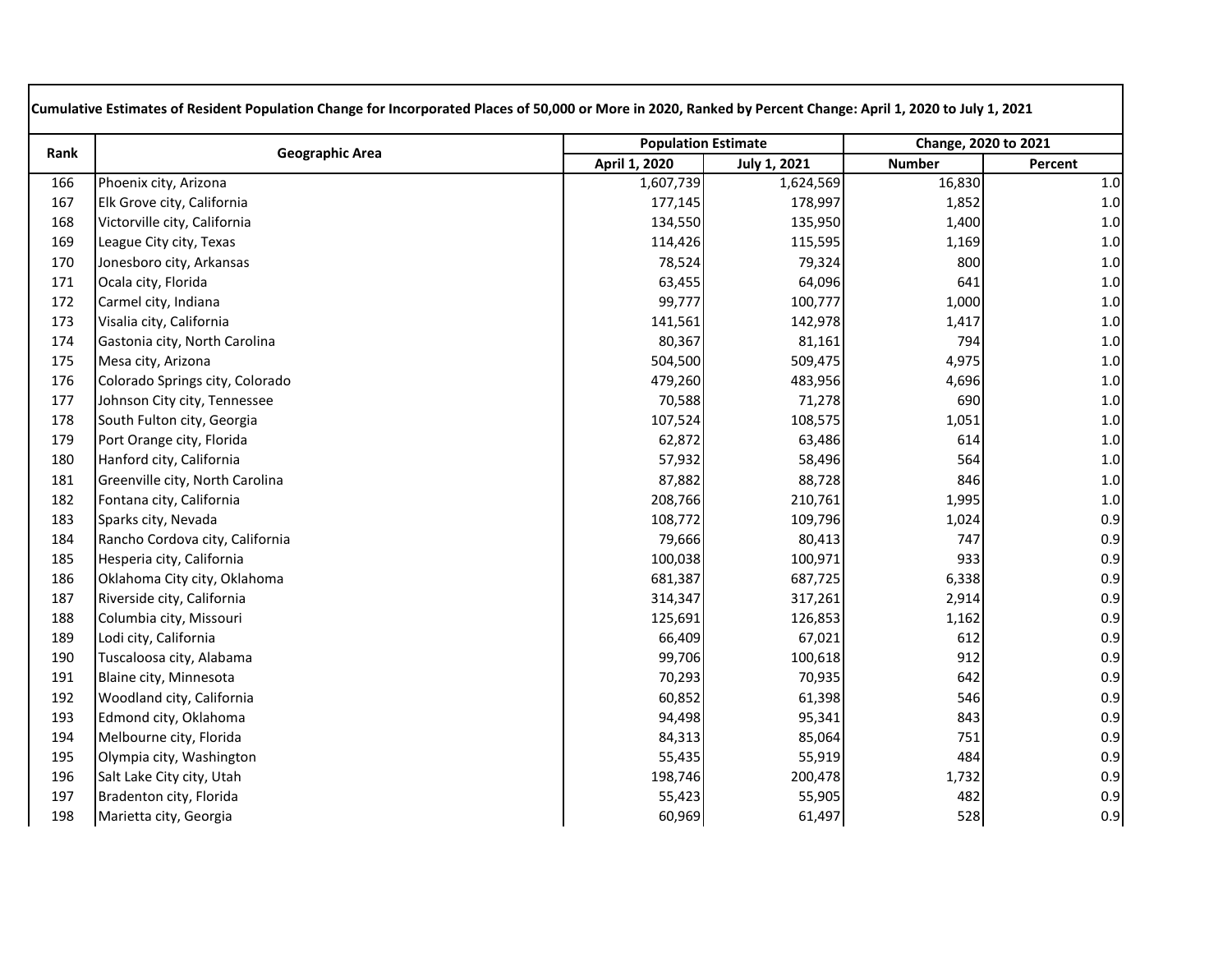| Rank | <b>Geographic Area</b>            | <b>Population Estimate</b> |                     | Change, 2020 to 2021 |         |
|------|-----------------------------------|----------------------------|---------------------|----------------------|---------|
|      |                                   | April 1, 2020              | <b>July 1, 2021</b> | <b>Number</b>        | Percent |
| 199  | New Haven city, Connecticut       | 133,924                    | 135,081             | 1,157                | 0.9     |
| 200  | Plano city, Texas                 | 285,900                    | 288,253             | 2,353                | 0.8     |
| 201  | Missouri City city, Texas         | 74,244                     | 74,850              | 606                  | 0.8     |
| 202  | Hendersonville city, Tennessee    | 61,756                     | 62,257              | 501                  | 0.8     |
| 203  | Fort Wayne city, Indiana          | 263,852                    | 265,974             | 2,122                | 0.8     |
| 204  | Aurora city, Colorado             | 386,241                    | 389,347             | 3,106                | 0.8     |
| 205  | Brentwood city, California        | 64,355                     | 64,870              | 515                  | 0.8     |
| 206  | Santa Fe city, New Mexico         | 87,497                     | 88,193              | 696                  | 0.8     |
| 207  | Champaign city, Illinois          | 88,421                     | 89,114              | 693                  | 0.8     |
| 208  | Las Vegas city, Nevada            | 641,825                    | 646,790             | 4,965                | 0.8     |
| 209  | Boise City city, Idaho            | 235,670                    | 237,446             | 1,776                | 0.8     |
| 210  | Chesapeake city, Virginia         | 249,422                    | 251,269             | 1,847                | 0.7     |
| 211  | Palm Desert city, California      | 51,163                     | 51,541              | 378                  | 0.7     |
| 212  | Albany city, Oregon               | 56,412                     | 56,828              | 416                  | 0.7     |
| 213  | Fargo city, North Dakota          | 125,830                    | 126,748             | 918                  | 0.7     |
| 214  | Charleston city, South Carolina   | 150,522                    | 151,612             | 1,090                | 0.7     |
| 215  | Beaverton city, Oregon            | 97,521                     | 98,216              | 695                  | 0.7     |
| 216  | Vancouver city, Washington        | 190,810                    | 192,169             | 1,359                | 0.7     |
| 217  | Ames city, Iowa                   | 65,955                     | 66,424              | 469                  | 0.7     |
| 218  | Huntersville town, North Carolina | 61,403                     | 61,839              | 436                  | 0.7     |
| 219  | St. Peters city, Missouri         | 57,725                     | 58,129              | 404                  | 0.7     |
| 220  | Durham city, North Carolina       | 283,547                    | 285,527             | 1,980                | 0.7     |
| 221  | Norman city, Oklahoma             | 127,224                    | 128,097             | 873                  | 0.7     |
| 222  | Loveland city, Colorado           | 76,677                     | 77,194              | 517                  | 0.7     |
| 223  | Bismarck city, North Dakota       | 73,651                     | 74,138              | 487                  | 0.7     |
| 224  | Brownsville city, Texas           | 186,611                    | 187,831             | 1,220                | 0.7     |
| 225  | Marysville city, Washington       | 70,683                     | 71,144              | 461                  | 0.7     |
| 226  | Temecula city, California         | 110,130                    | 110,846             | 716                  | 0.7     |
| 227  | Kennewick city, Washington        | 83,943                     | 84,488              | 545                  | 0.6     |
| 228  | Hemet city, California            | 89,855                     | 90,436              | 581                  | 0.6     |
| 229  | Longmont city, Colorado           | 100,119                    | 100,758             | 639                  | 0.6     |
| 230  | Stamford city, Connecticut        | 135,445                    | 136,309             | 864                  | 0.6     |
| 231  | Delano city, California           | 51,845                     | 52,173              | 328                  | 0.6     |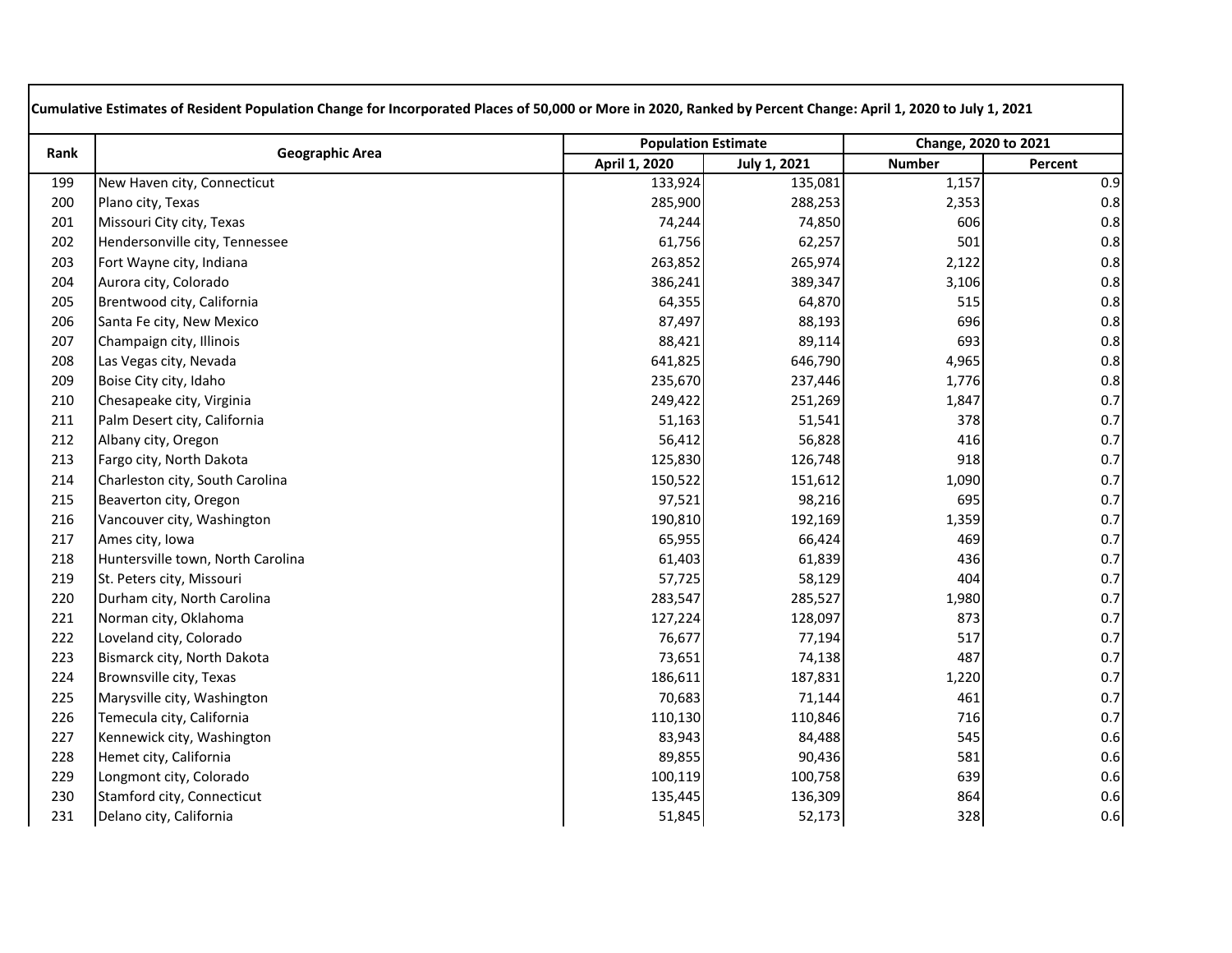| Rank | <b>Geographic Area</b>           | <b>Population Estimate</b> |              | Change, 2020 to 2021 |         |
|------|----------------------------------|----------------------------|--------------|----------------------|---------|
|      |                                  | April 1, 2020              | July 1, 2021 | <b>Number</b>        | Percent |
| 232  | Colton city, California          | 53,945                     | 54,285       | 340                  | 0.6     |
| 233  | Medford city, Oregon             | 85,828                     | 86,367       | 539                  | 0.6     |
| 234  | St. Charles city, Missouri       | 70,384                     | 70,820       | 436                  | 0.6     |
| 235  | Carson City, Nevada              | 58,639                     | 58,993       | 354                  | 0.6     |
| 236  | San Ramon city, California       | 86,426                     | 86,947       | 521                  | 0.6     |
| 237  | Plainfield city, New Jersey      | 54,609                     | 54,936       | 327                  | 0.6     |
| 238  | Charlotte city, North Carolina   | 874,541                    | 879,709      | 5,168                | 0.6     |
| 239  | Lawton city, Oklahoma            | 90,537                     | 91,055       | 518                  | 0.6     |
| 240  | Summerville town, South Carolina | 50,933                     | 51,216       | 283                  | 0.6     |
| 241  | Grand Prairie city, Texas        | 196,272                    | 197,347      | 1,075                | 0.5     |
| 242  | Jacksonville city, Florida       | 949,577                    | 954,614      | 5,037                | 0.5     |
| 243  | Lincoln city, Nebraska           | 291,114                    | 292,657      | 1,543                | 0.5     |
| 244  | Tallahassee city, Florida        | 196,068                    | 197,102      | 1,034                | 0.5     |
| 245  | Scottsdale city, Arizona         | 241,488                    | 242,753      | 1,265                | 0.5     |
| 246  | Glendale city, Arizona           | 248,345                    | 249,630      | 1,285                | 0.5     |
| 247  | Chattanooga city, Tennessee      | 181,234                    | 182,113      | 879                  | 0.5     |
| 248  | Austin city, Texas               | 959,549                    | 964,177      | 4,628                | 0.5     |
| 249  | Orlando city, Florida            | 307,674                    | 309,154      | 1,480                | 0.5     |
| 250  | Wichita Falls city, Texas        | 102,498                    | 102,988      | 490                  | 0.5     |
| 251  | New Brunswick city, New Jersey   | 55,443                     | 55,708       | 265                  | 0.5     |
| 252  | Thornton city, Colorado          | 141,935                    | 142,610      | 675                  | 0.5     |
| 253  | Janesville city, Wisconsin       | 65,631                     | 65,942       | 311                  | 0.5     |
| 254  | Manhattan city, Kansas           | 54,507                     | 54,763       | 256                  | 0.5     |
| 255  | Novi city, Michigan              | 66,252                     | 66,560       | 308                  | 0.5     |
| 256  | Fort Smith city, Arkansas        | 89,177                     | 89,576       | 399                  | 0.4     |
| 257  | Sacramento city, California      | 522,754                    | 525,041      | 2,287                | 0.4     |
| 258  | Grapevine city, Texas            | 50,651                     | 50,872       | 221                  | 0.4     |
| 259  | Hampton city, Virginia           | 137,148                    | 137,746      | 598                  | 0.4     |
| 260  | Fresno city, California          | 542,161                    | 544,510      | 2,349                | 0.4     |
| 261  | Chula Vista city, California     | 276,025                    | 277,220      | 1,195                | 0.4     |
| 262  | Stockton city, California        | 320,759                    | 322,120      | 1,361                | 0.4     |
| 263  | Lakewood city, Colorado          | 155,944                    | 156,605      | 661                  | 0.4     |
| 264  | Alpharetta city, Georgia         | 65,852                     | 66,127       | 275                  | 0.4     |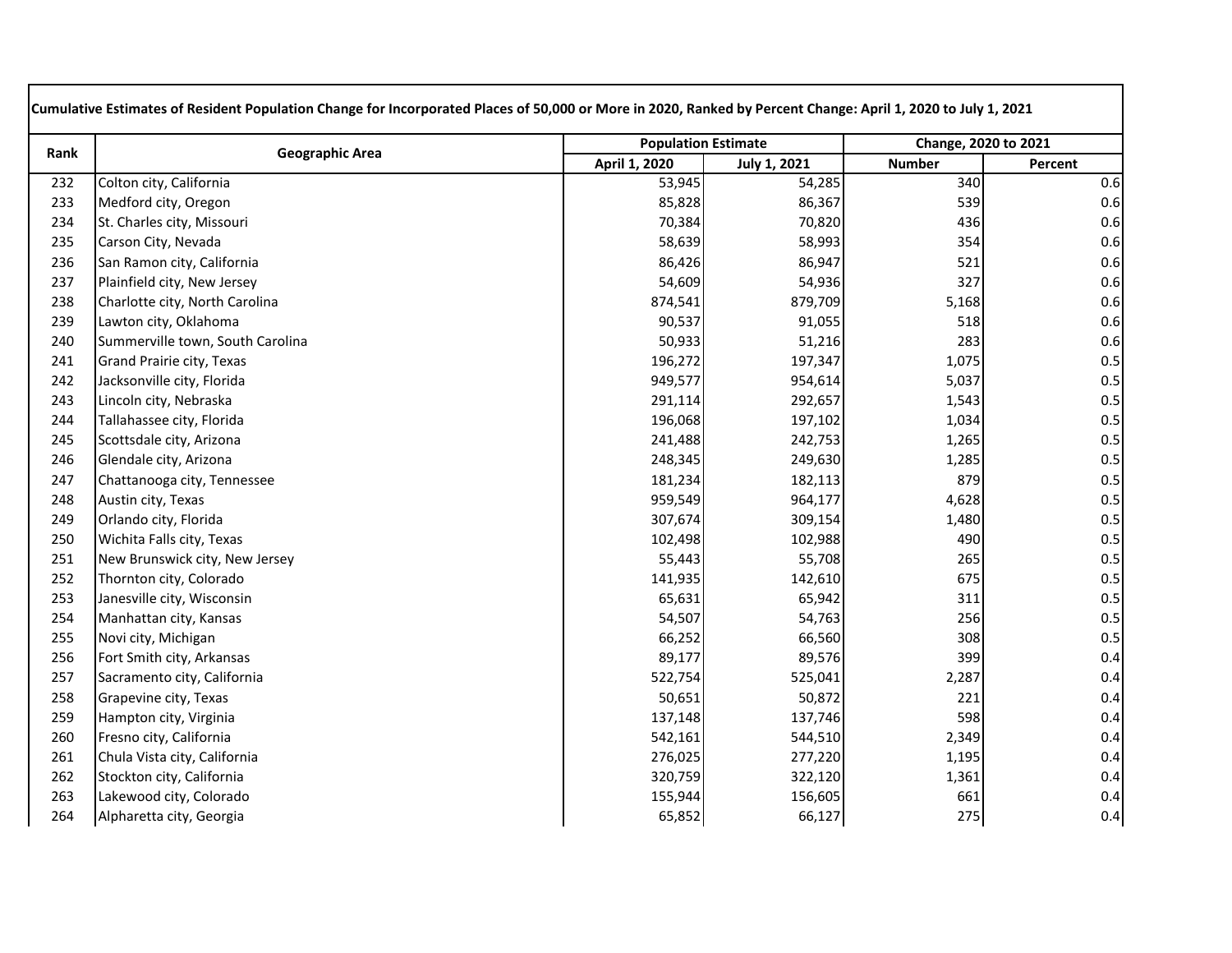| Rank | <b>Geographic Area</b>             | <b>Population Estimate</b> |                     | Change, 2020 to 2021 |         |
|------|------------------------------------|----------------------------|---------------------|----------------------|---------|
|      |                                    | April 1, 2020              | <b>July 1, 2021</b> | <b>Number</b>        | Percent |
| 265  | Mission city, Texas                | 85,868                     | 86,223              | 355                  | 0.4     |
| 266  | Apple Valley town, California      | 75,913                     | 76,224              | 311                  | 0.4     |
| 267  | Taunton city, Massachusetts        | 59,359                     | 59,600              | 241                  | 0.4     |
| 268  | Brookhaven city, Georgia           | 55,143                     | 55,366              | 223                  | 0.4     |
| 269  | Gainesville city, Florida          | 139,835                    | 140,398             | 563                  | 0.4     |
| 270  | Pueblo city, Colorado              | 111,925                    | 112,368             | 443                  | 0.4     |
| 271  | Vacaville city, California         | 102,675                    | 103,078             | 403                  | 0.4     |
| 272  | Palm Beach Gardens city, Florida   | 59,218                     | 59,449              | 231                  | 0.4     |
| 273  | Redlands city, California          | 73,004                     | 73,288              | 284                  | 0.4     |
| 274  | Laredo city, Texas                 | 255,181                    | 256,153             | 972                  | 0.4     |
| 275  | Lawrence city, Kansas              | 94,909                     | 95,256              | 347                  | 0.4     |
| 276  | Greeley city, Colorado             | 108,935                    | 109,323             | 388                  | 0.4     |
| 277  | Winston-Salem city, North Carolina | 249,443                    | 250,320             | 877                  | 0.4     |
| 278  | Tucson city, Arizona               | 541,349                    | 543,242             | 1,893                | 0.3     |
| 279  | North Richland Hills city, Texas   | 69,968                     | 70,209              | 241                  | 0.3     |
| 280  | Millcreek city, Utah               | 63,899                     | 64,110              | 211                  | 0.3     |
| 281  | Raleigh city, North Carolina       | 467,592                    | 469,124             | 1,532                | 0.3     |
| 282  | Billings city, Montana             | 117,077                    | 117,445             | 368                  | 0.3     |
| 283  | Maple Grove city, Minnesota        | 70,509                     | 70,726              | 217                  | 0.3     |
| 284  | Iowa City city, Iowa               | 74,373                     | 74,596              | 223                  | 0.3     |
| 285  | Miramar city, Florida              | 134,676                    | 135,077             | 401                  | 0.3     |
| 286  | Rancho Cucamonga city, California  | 174,628                    | 175,142             | 514                  | 0.3     |
| 287  | Madison city, Wisconsin            | 268,414                    | 269,196             | 782                  | 0.3     |
| 288  | Columbus city, Indiana             | 50,423                     | 50,569              | 146                  | 0.3     |
| 289  | Carlsbad city, California          | 114,972                    | 115,302             | 330                  | 0.3     |
| 290  | Collierville town, Tennessee       | 51,198                     | 51,343              | 145                  | 0.3     |
| 291  | Corvallis city, Oregon             | 59,696                     | 59,864              | 168                  | 0.3     |
| 292  | Weymouth Town city, Massachusetts  | 57,513                     | 57,670              | 157                  | 0.3     |
| 293  | Flagstaff city, Arizona            | 76,781                     | 76,989              | 208                  | 0.3     |
| 294  | Rock Hill city, South Carolina     | 73,905                     | 74,102              | 197                  | 0.3     |
| 295  | Shawnee city, Kansas               | 67,340                     | 67,511              | 171                  | 0.3     |
| 296  | Kingsport city, Tennessee          | 55,444                     | 55,582              | 138                  | 0.2     |
| 297  | Joplin city, Missouri              | 51,719                     | 51,846              | 127                  | 0.2     |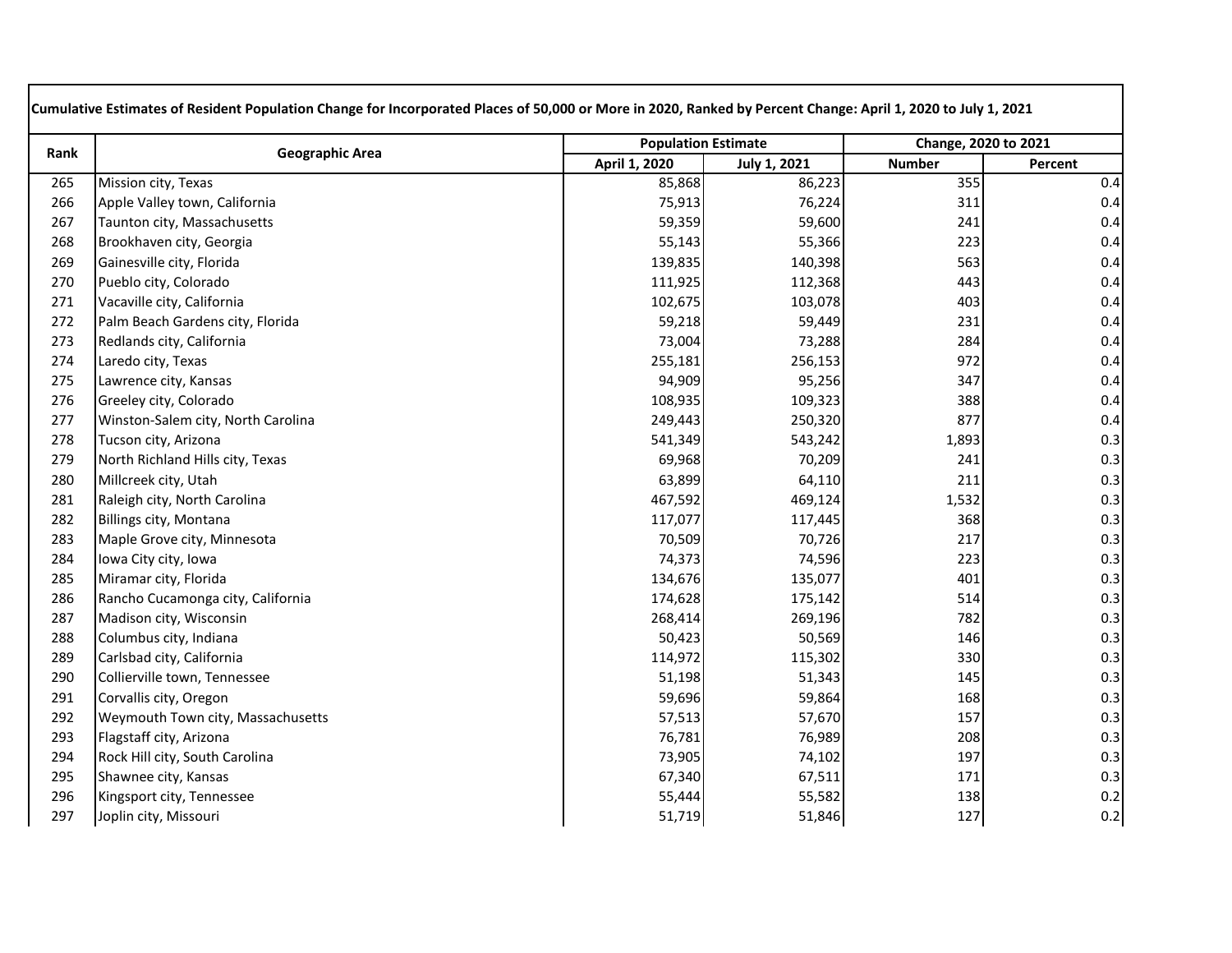| Rank |                                 | <b>Population Estimate</b> |              | Change, 2020 to 2021 |         |
|------|---------------------------------|----------------------------|--------------|----------------------|---------|
|      | <b>Geographic Area</b>          | April 1, 2020              | July 1, 2021 | <b>Number</b>        | Percent |
| 298  | Kissimmee city, Florida         | 79,242                     | 79,436       | 194                  | 0.2     |
| 299  | Moore city, Oklahoma            | 63,308                     | 63,462       | 154                  | 0.2     |
| 300  | Danbury city, Connecticut       | 86,550                     | 86,759       | 209                  | 0.2     |
| 301  | Wyoming city, Michigan          | 76,574                     | 76,749       | 175                  | 0.2     |
| 302  | Bossier City city, Louisiana    | 62,722                     | 62,865       | 143                  | 0.2     |
| 303  | Abilene city, Texas             | 124,797                    | 125,070      | 273                  | 0.2     |
| 304  | Yucaipa city, California        | 54,620                     | 54,739       | 119                  | $0.2\,$ |
| 305  | Eau Claire city, Wisconsin      | 69,291                     | 69,441       | 150                  | 0.2     |
| 306  | Porterville city, California    | 62,607                     | 62,742       | 135                  | 0.2     |
| 307  | Doral city, Florida             | 75,803                     | 75,966       | 163                  | 0.2     |
| 308  | Upland city, California         | 79,110                     | 79,274       | 164                  | 0.2     |
| 309  | Port Arthur city, Texas         | 55,610                     | 55,724       | 114                  | 0.2     |
| 310  | Eugene city, Oregon             | 174,753                    | 175,096      | 343                  | 0.2     |
| 311  | Springdale city, Arkansas       | 87,441                     | 87,609       | 168                  | 0.2     |
| 312  | Rochester city, Minnesota       | 121,244                    | 121,465      | 221                  | 0.2     |
| 313  | Columbia city, South Carolina   | 137,300                    | 137,541      | 241                  | 0.2     |
| 314  | High Point city, North Carolina | 113,887                    | 114,086      | 199                  | $0.2\,$ |
| 315  | Hillsboro city, Oregon          | 106,448                    | 106,633      | 185                  | 0.2     |
| 316  | Vista city, California          | 98,484                     | 98,655       | 171                  | 0.2     |
| 317  | Harlingen city, Texas           | 71,802                     | 71,925       | 123                  | 0.2     |
| 318  | Rialto city, California         | 104,216                    | 104,394      | 178                  | 0.2     |
| 319  | Amarillo city, Texas            | 200,904                    | 201,234      | 330                  | $0.2\,$ |
| 320  | Pinellas Park city, Florida     | 53,116                     | 53,202       | 86                   | 0.2     |
| 321  | Elyria city, Ohio               | 52,738                     | 52,816       | 78                   | 0.1     |
| 322  | Valdosta city, Georgia          | 55,485                     | 55,567       | 82                   | 0.1     |
| 323  | Lorain city, Ohio               | 65,340                     | 65,430       | 90                   | 0.1     |
| 324  | Kokomo city, Indiana            | 59,609                     | 59,691       | 82                   | 0.1     |
| 325  | San Bernardino city, California | 221,898                    | 222,203      | 305                  | 0.1     |
| 326  | Pittsburg city, California      | 76,439                     | 76,544       | 105                  | 0.1     |
| 327  | Modesto city, California        | 218,471                    | 218,771      | 300                  | 0.1     |
| 328  | Highland city, California       | 57,083                     | 57,159       | 76                   | 0.1     |
| 329  | Anderson city, Indiana          | 54,745                     | 54,817       | 72                   | 0.1     |
| 330  | Greensboro city, North Carolina | 297,899                    | 298,263      | 364                  | 0.1     |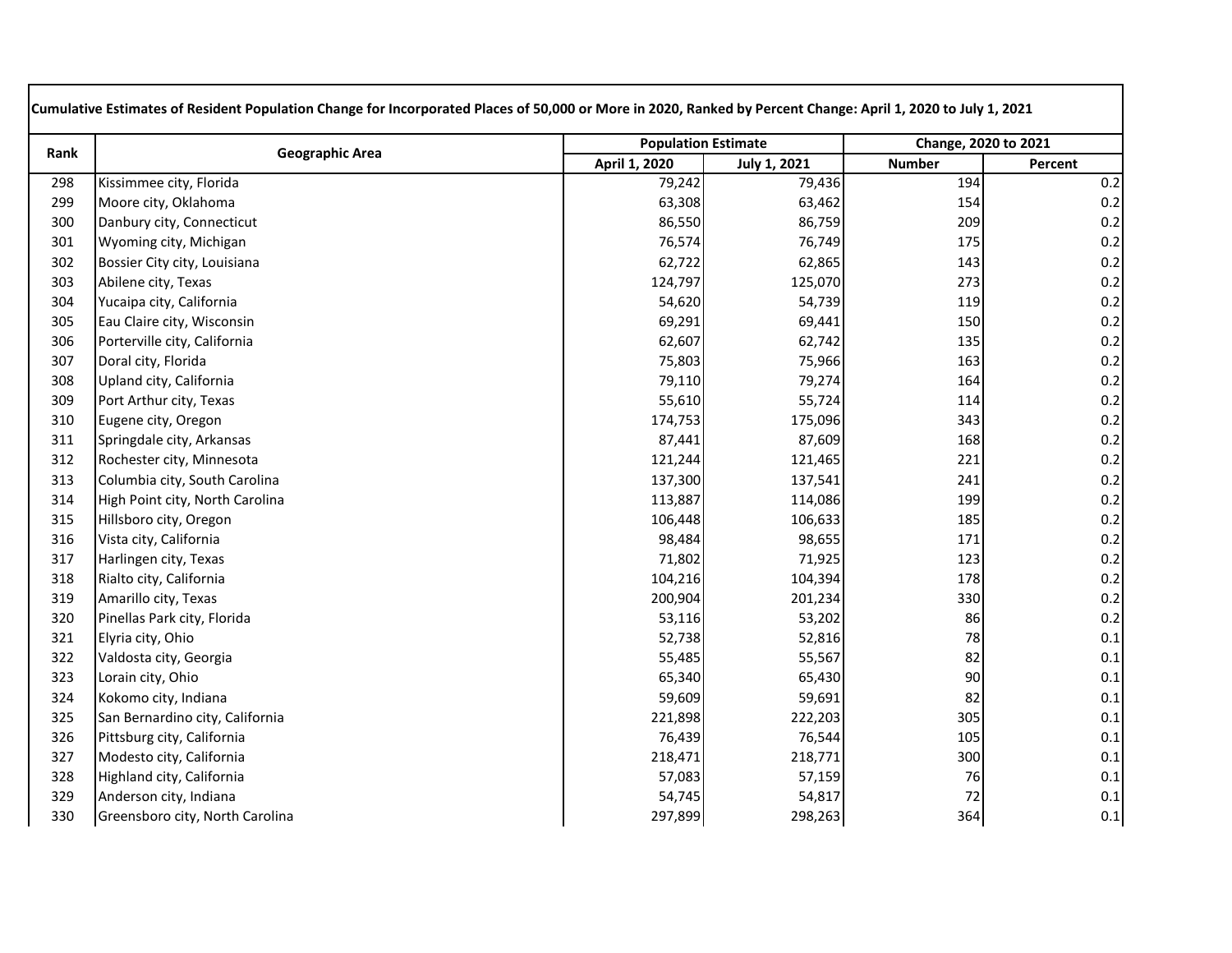| Rank |                                                            | <b>Population Estimate</b> |                     | Change, 2020 to 2021 |         |
|------|------------------------------------------------------------|----------------------------|---------------------|----------------------|---------|
|      | <b>Geographic Area</b>                                     | April 1, 2020              | <b>July 1, 2021</b> | <b>Number</b>        | Percent |
| 331  | Chino Hills city, California                               | 78,573                     | 78,665              | 92                   | 0.1     |
| 332  | West Palm Beach city, Florida                              | 117,151                    | 117,286             | 135                  | 0.1     |
| 333  | Spokane city, Washington                                   | 228,831                    | 229,071             | 240                  | 0.1     |
| 334  | Columbus city, Ohio                                        | 905,672                    | 906,528             | 856                  | 0.1     |
| 335  | Harrisburg city, Pennsylvania                              | 50,090                     | 50,135              | 45                   | 0.1     |
| 336  | Camarillo city, California                                 | 70,797                     | 70,858              | 61                   | 0.1     |
| 337  | Kansas City city, Missouri                                 | 507,969                    | 508,394             | 425                  | 0.1     |
| 338  | Tacoma city, Washington                                    | 219,025                    | 219,205             | 180                  | 0.1     |
| 339  | Everett city, Washington                                   | 110,723                    | 110,812             | 89                   | 0.1     |
| 340  | Bloomington city, Indiana                                  | 79,912                     | 79,968              | 56                   | 0.1     |
| 341  | St. Cloud city, Minnesota                                  | 68,774                     | 68,818              | 44                   | 0.1     |
| 342  | Rockville city, Maryland                                   | 67,101                     | 67,139              | 38                   | 0.1     |
| 343  | Norwalk city, Connecticut                                  | 91,143                     | 91,194              | 51                   | 0.1     |
| 344  | Turlock city, California                                   | 72,645                     | 72,682              | 37                   | 0.1     |
| 345  | Warwick city, Rhode Island                                 | 82,976                     | 83,011              | 35                   |         |
| 346  | Pearland city, Texas                                       | 125,944                    | 125,990             | 46                   |         |
| 347  | Athens-Clarke County unified government (balance), Georgia | 127,320                    | 127,358             | 38                   |         |
| 348  | Normal town, Illinois                                      | 53,585                     | 53,594              | 9                    |         |
| 349  | Joliet city, Illinois                                      | 150,352                    | 150,372             | 20                   |         |
| 350  | Bloomington city, Illinois                                 | 78,273                     | 78,283              | 10                   |         |
| 351  | San Marcos city, California                                | 94,914                     | 94,926              | 12                   |         |
| 352  | Davis city, California                                     | 66,796                     | 66,799              | $\mathbf{3}$         |         |
| 353  | Longview city, Texas                                       | 81,760                     | 81,762              | 2                    |         |
| 354  | Lynchburg city, Virginia                                   | 79,009                     | 79,009              |                      |         |
| 355  | Richmond city, Virginia                                    | 226,610                    | 226,604             | -6                   |         |
| 356  | Smyrna city, Georgia                                       | 55,689                     | 55,685              | -4                   |         |
| 357  | Dothan city, Alabama                                       | 71,182                     | 71,175              | $-7$                 |         |
| 358  | Schenectady city, New York                                 | 67,000                     | 66,990              | $-10$                |         |
| 359  | Springfield city, Missouri                                 | 169,767                    | 169,724             | $-43$                |         |
| 360  | El Paso city, Texas                                        | 678,587                    | 678,415             | $-172$               |         |
| 361  | St. Petersburg city, Florida                               | 258,277                    | 258,201             | $-76$                |         |
| 362  | Ogden city, Utah                                           | 86,830                     | 86,798              | $-32$                |         |
| 363  | Fayetteville city, North Carolina                          | 208,871                    | 208,778             | $-93$                |         |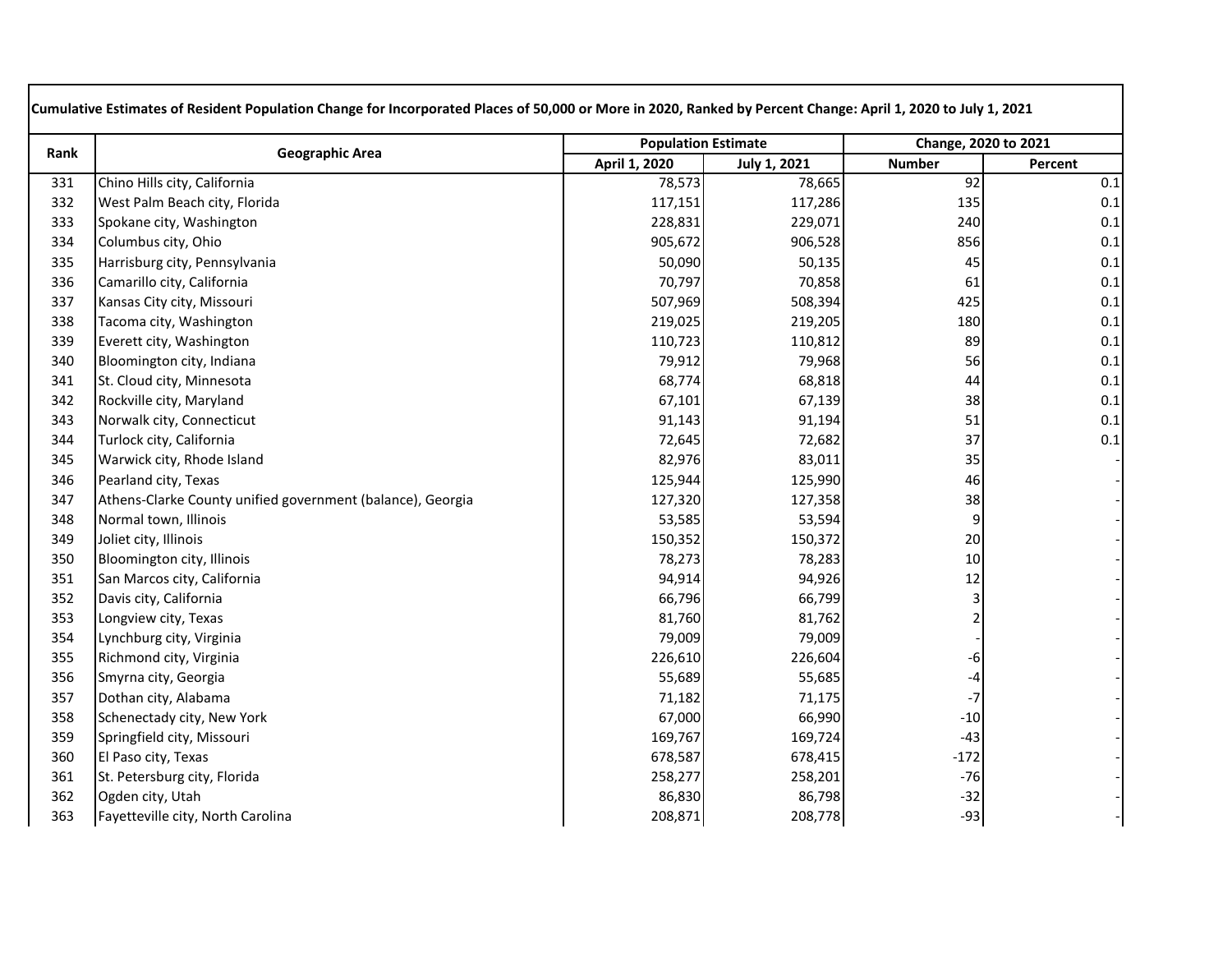| Rank | <b>Geographic Area</b>              | <b>Population Estimate</b> |              | Change, 2020 to 2021 |         |
|------|-------------------------------------|----------------------------|--------------|----------------------|---------|
|      |                                     | April 1, 2020              | July 1, 2021 | <b>Number</b>        | Percent |
| 364  | White Plains city, New York         | 59,555                     | 59,526       | $-29$                |         |
| 365  | Corpus Christi city, Texas          | 317,929                    | 317,773      | $-156$               |         |
| 366  | West Sacramento city, California    | 53,666                     | 53,637       | $-29$                | $-0.1$  |
| 367  | Fall River city, Massachusetts      | 93,938                     | 93,884       | $-54$                | $-0.1$  |
| 368  | Hoover city, Alabama                | 92,651                     | 92,589       | $-62$                | $-0.1$  |
| 369  | Middletown city, Ohio               | 51,033                     | 50,998       | $-35$                | $-0.1$  |
| 370  | Cheyenne city, Wyoming              | 65,096                     | 65,051       | $-45$                | $-0.1$  |
| 371  | Carrollton city, Texas              | 133,348                    | 133,251      | $-97$                | $-0.1$  |
| 372  | Fairfield city, California          | 119,793                    | 119,705      | $-88$                | $-0.1$  |
| 373  | Portsmouth city, Virginia           | 97,915                     | 97,840       | $-75$                | $-0.1$  |
| 374  | Manchester city, New Hampshire      | 115,555                    | 115,462      | $-93$                | $-0.1$  |
| 375  | Decatur city, Alabama               | 57,851                     | 57,804       | $-47$                | $-0.1$  |
| 376  | Milford city (balance), Connecticut | 50,587                     | 50,541       | $-46$                | $-0.1$  |
| 377  | Provo city, Utah                    | 114,189                    | 114,084      | $-105$               | $-0.1$  |
| 378  | Overland Park city, Kansas          | 197,295                    | 197,106      | $-189$               | $-0.1$  |
| 379  | Lafayette city, Indiana             | 70,906                     | 70,835       | $-71$                | $-0.1$  |
| 380  | New Bedford city, Massachusetts     | 101,044                    | 100,941      | $-103$               | $-0.1$  |
| 381  | Pharr city, Texas                   | 79,779                     | 79,697       | $-82$                | $-0.1$  |
| 382  | Redding city, California            | 93,559                     | 93,462       | $-97$                | $-0.1$  |
| 383  | Bethlehem city, Pennsylvania        | 75,710                     | 75,624       | $-86$                | $-0.1$  |
| 384  | Allentown city, Pennsylvania        | 126,092                    | 125,944      | $-148$               | $-0.1$  |
| 385  | Portland city, Maine                | 68,402                     | 68,313       | $-89$                | $-0.1$  |
| 386  | Sioux City city, Iowa               | 85,731                     | 85,617       | $-114$               | $-0.1$  |
| 387  | Muncie city, Indiana                | 65,382                     | 65,292       | $-90$                | $-0.1$  |
| 388  | Jackson city, Tennessee             | 68,211                     | 68,114       | $-97$                | $-0.1$  |
| 389  | Oxnard city, California             | 202,185                    | 201,879      | $-306$               | $-0.2$  |
| 390  | Kirkland city, Washington           | 92,247                     | 92,107       | $-140$               | $-0.2$  |
| 391  | Terre Haute city, Indiana           | 58,621                     | 58,525       | $-96$                | $-0.2$  |
| 392  | Springfield city, Oregon            | 62,360                     | 62,256       | $-104$               | $-0.2$  |
| 393  | Seattle city, Washington            | 735,157                    | 733,919      | $-1,238$             | $-0.2$  |
| 394  | Great Falls city, Montana           | 60,506                     | 60,403       | $-103$               | $-0.2$  |
| 395  | Sheboygan city, Wisconsin           | 50,017                     | 49,931       | $-86$                | $-0.2$  |
| 396  | Santa Maria city, California        | 109,903                    | 109,711      | $-192$               | $-0.2$  |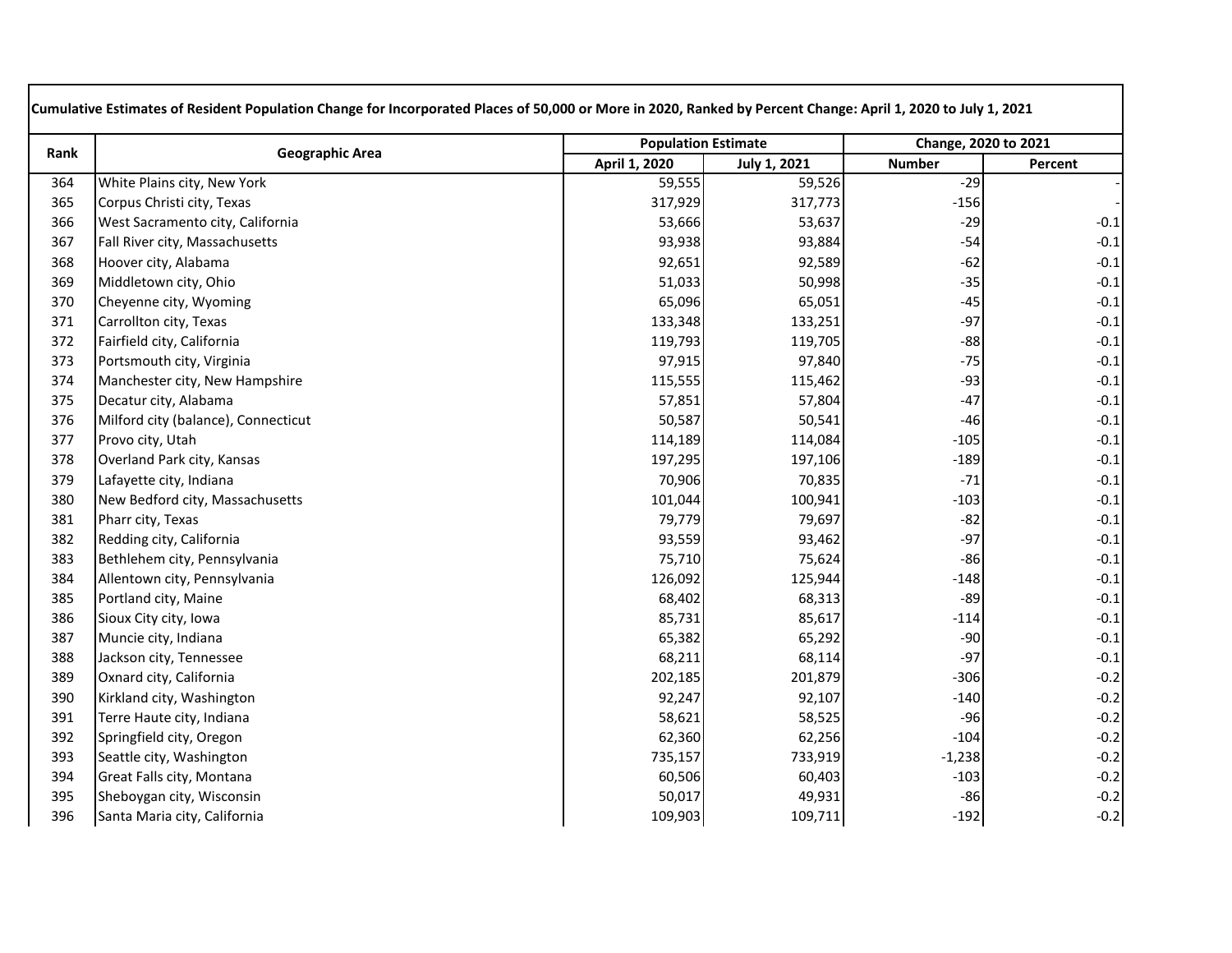| Rank |                                          | <b>Population Estimate</b> |              | Change, 2020 to 2021 |         |
|------|------------------------------------------|----------------------------|--------------|----------------------|---------|
|      | <b>Geographic Area</b>                   | April 1, 2020              | July 1, 2021 | <b>Number</b>        | Percent |
| 397  | Elkhart city, Indiana                    | 54,044                     | 53,949       | $-95$                | $-0.2$  |
| 398  | Sanford city, Florida                    | 60,795                     | 60,681       | $-114$               | $-0.2$  |
| 399  | Brockton city, Massachusetts             | 105,652                    | 105,446      | $-206$               | $-0.2$  |
| 400  | Bristol city, Connecticut                | 60,783                     | 60,661       | $-122$               | $-0.2$  |
| 401  | Lafayette city, Louisiana                | 122,018                    | 121,771      | $-247$               | $-0.2$  |
| 402  | Waukesha city, Wisconsin                 | 71,405                     | 71,256       | $-149$               | $-0.2$  |
| 403  | Homestead city, Florida                  | 80,697                     | 80,528       | $-169$               | $-0.2$  |
| 404  | Orem city, Utah                          | 98,070                     | 97,861       | $-209$               | $-0.2$  |
| 405  | Naperville city, Illinois                | 149,427                    | 149,104      | $-323$               | $-0.2$  |
| 406  | Perth Amboy city, New Jersey             | 55,414                     | 55,291       | $-123$               | $-0.2$  |
| 407  | Santa Clara city, California             | 127,452                    | 127,151      | $-301$               | $-0.2$  |
| 408  | Lansing city, Michigan                   | 112,954                    | 112,684      | $-270$               | $-0.2$  |
| 409  | Lexington-Fayette urban county, Kentucky | 322,570                    | 321,793      | $-777$               | $-0.2$  |
| 410  | Bridgeport city, Connecticut             | 148,692                    | 148,333      | $-359$               | $-0.2$  |
| 411  | Vineland city, New Jersey                | 61,305                     | 61,156       | $-149$               | $-0.2$  |
| 412  | Mishawaka city, Indiana                  | 51,201                     | 51,074       | $-127$               | $-0.2$  |
| 413  | Oshkosh city, Wisconsin                  | 66,777                     | 66,607       | $-170$               | $-0.3$  |
| 414  | Little Rock city, Arkansas               | 202,514                    | 201,998      | $-516$               | $-0.3$  |
| 415  | Tulsa city, Oklahoma                     | 412,458                    | 411,401      | $-1,057$             | $-0.3$  |
| 416  | Fort Collins city, Colorado              | 168,972                    | 168,538      | $-434$               | $-0.3$  |
| 417  | Green Bay city, Wisconsin                | 107,300                    | 107,015      | $-285$               | $-0.3$  |
| 418  | Reading city, Pennsylvania               | 95,097                     | 94,844       | $-253$               | $-0.3$  |
| 419  | Wilmington city, Delaware                | 70,941                     | 70,750       | $-191$               | $-0.3$  |
| 420  | Rochester city, New York                 | 211,233                    | 210,606      | $-627$               | $-0.3$  |
| 421  | Springfield city, Ohio                   | 58,940                     | 58,763       | $-177$               | $-0.3$  |
| 422  | Yakima city, Washington                  | 96,873                     | 96,578       | $-295$               | $-0.3$  |
| 423  | Nashua city, New Hampshire               | 91,405                     | 91,124       | $-281$               | $-0.3$  |
| 424  | Anaheim city, California                 | 347,015                    | 345,940      | $-1,075$             | $-0.3$  |
| 425  | Scranton city, Pennsylvania              | 76,110                     | 75,874       | $-236$               | $-0.3$  |
| 426  | South Bend city, Indiana                 | 103,675                    | 103,353      | $-322$               | $-0.3$  |
| 427  | San Diego city, California               | 1,385,922                  | 1,381,611    | $-4,311$             | $-0.3$  |
| 428  | Providence city, Rhode Island            | 190,284                    | 189,692      | $-592$               | $-0.3$  |
| 429  | Duluth city, Minnesota                   | 86,645                     | 86,372       | $-273$               | $-0.3$  |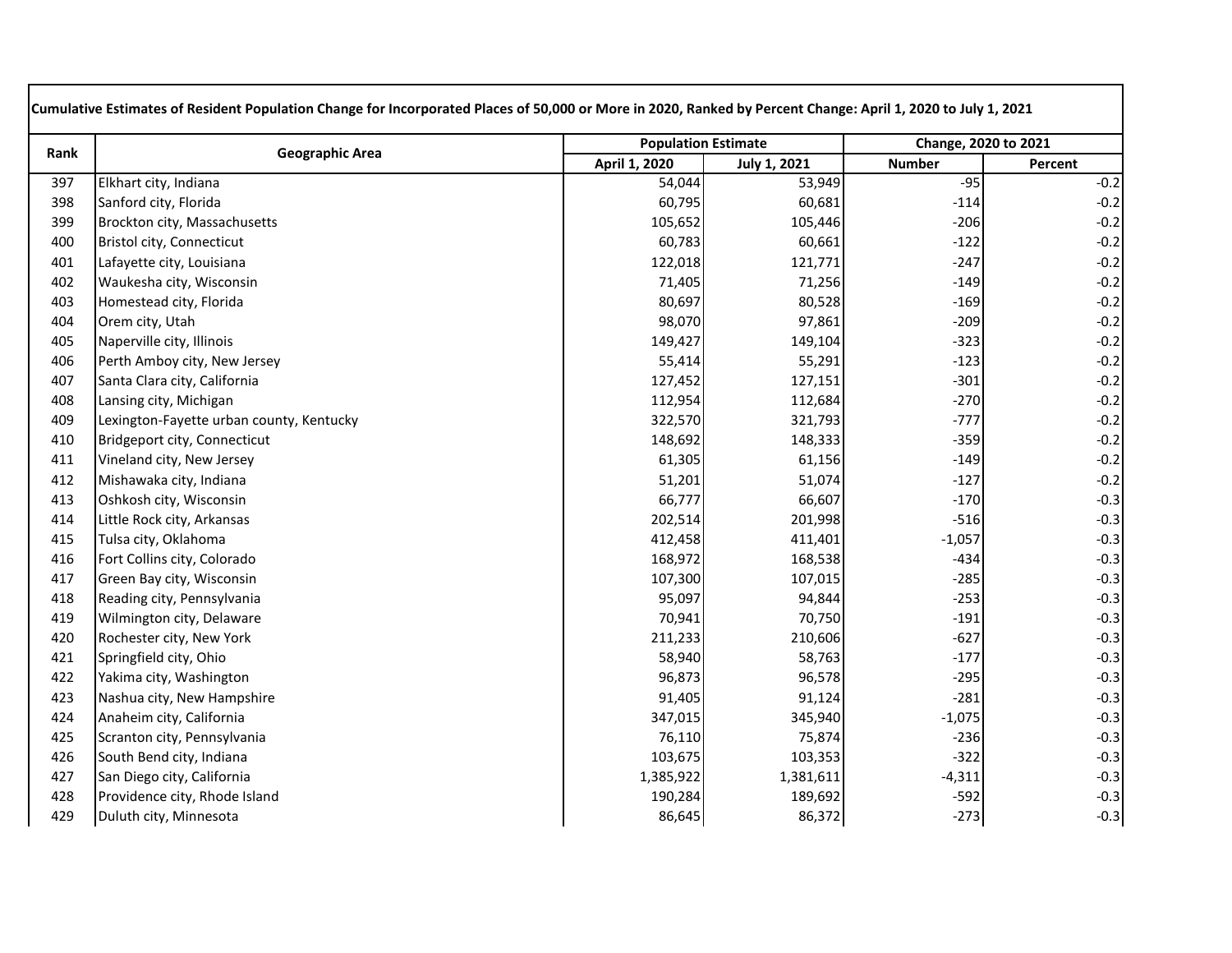| Rank | <b>Geographic Area</b>           | <b>Population Estimate</b> |                     | Change, 2020 to 2021 |         |
|------|----------------------------------|----------------------------|---------------------|----------------------|---------|
|      |                                  | April 1, 2020              | <b>July 1, 2021</b> | <b>Number</b>        | Percent |
| 430  | Camden city, New Jersey          | 72,001                     | 71,773              | $-228$               | $-0.3$  |
| 431  | Owensboro city, Kentucky         | 60,205                     | 60,011              | $-194$               | $-0.3$  |
| 432  | Chapel Hill town, North Carolina | 61,326                     | 61,128              | $-198$               | $-0.3$  |
| 433  | Worcester city, Massachusetts    | 206,601                    | 205,918             | $-683$               | $-0.3$  |
| 434  | San Angelo city, Texas           | 100,006                    | 99,667              | $-339$               | $-0.3$  |
| 435  | Wichita city, Kansas             | 397,070                    | 395,699             | $-1,371$             | $-0.3$  |
| 436  | Rochester Hills city, Michigan   | 76,293                     | 76,028              | $-265$               | $-0.3$  |
| 437  | Albuquerque city, New Mexico     | 564,563                    | 562,599             | $-1,964$             | $-0.3$  |
| 438  | Largo city, Florida              | 82,632                     | 82,341              | $-291$               | $-0.4$  |
| 439  | Santa Ana city, California       | 310,538                    | 309,441             | $-1,097$             | $-0.4$  |
| 440  | Arlington city, Texas            | 394,218                    | 392,786             | $-1,432$             | $-0.4$  |
| 441  | Macon-Bibb County, Georgia       | 157,346                    | 156,762             | $-584$               | $-0.4$  |
| 442  | Lake Forest city, California     | 86,070                     | 85,742              | $-328$               | $-0.4$  |
| 443  | Eagan city, Minnesota            | 68,905                     | 68,642              | $-263$               | $-0.4$  |
| 444  | Boynton Beach city, Florida      | 80,401                     | 80,089              | $-312$               | $-0.4$  |
| 445  | Roswell city, Georgia            | 92,892                     | 92,530              | $-362$               | $-0.4$  |
| 446  | Lynn city, Massachusetts         | 101,238                    | 100,843             | $-395$               | $-0.4$  |
| 447  | Virginia Beach city, Virginia    | 459,470                    | 457,672             | $-1,798$             | $-0.4$  |
| 448  | Escondido city, California       | 151,271                    | 150,665             | $-606$               | $-0.4$  |
| 449  | Simi Valley city, California     | 126,487                    | 125,975             | $-512$               | $-0.4$  |
| 450  | Victoria city, Texas             | 65,643                     | 65,377              | $-266$               | $-0.4$  |
| 451  | Grand Forks city, North Dakota   | 59,022                     | 58,781              | $-241$               | $-0.4$  |
| 452  | Cincinnati city, Ohio            | 310,242                    | 308,935             | $-1,307$             | $-0.4$  |
| 453  | Atlanta city, Georgia            | 498,602                    | 496,461             | $-2,141$             | $-0.4$  |
| 454  | Methuen Town city, Massachusetts | 53,026                     | 52,798              | $-228$               | $-0.4$  |
| 455  | Kentwood city, Michigan          | 54,375                     | 54,141              | $-234$               | $-0.4$  |
| 456  | Coon Rapids city, Minnesota      | 63,660                     | 63,385              | $-275$               | $-0.4$  |
| 457  | Laguna Niguel city, California   | 64,519                     | 64,239              | $-280$               | $-0.4$  |
| 458  | Topeka city, Kansas              | 126,515                    | 125,963             | $-552$               | $-0.4$  |
| 459  | Trenton city, New Jersey         | 90,857                     | 90,457              | $-400$               | $-0.4$  |
| 460  | Cranston city, Rhode Island      | 82,935                     | 82,566              | $-369$               | $-0.4$  |
| 461  | Royal Oak city, Michigan         | 58,217                     | 57,953              | $-264$               | $-0.5$  |
| 462  | Council Bluffs city, Iowa        | 62,701                     | 62,415              | $-286$               | $-0.5$  |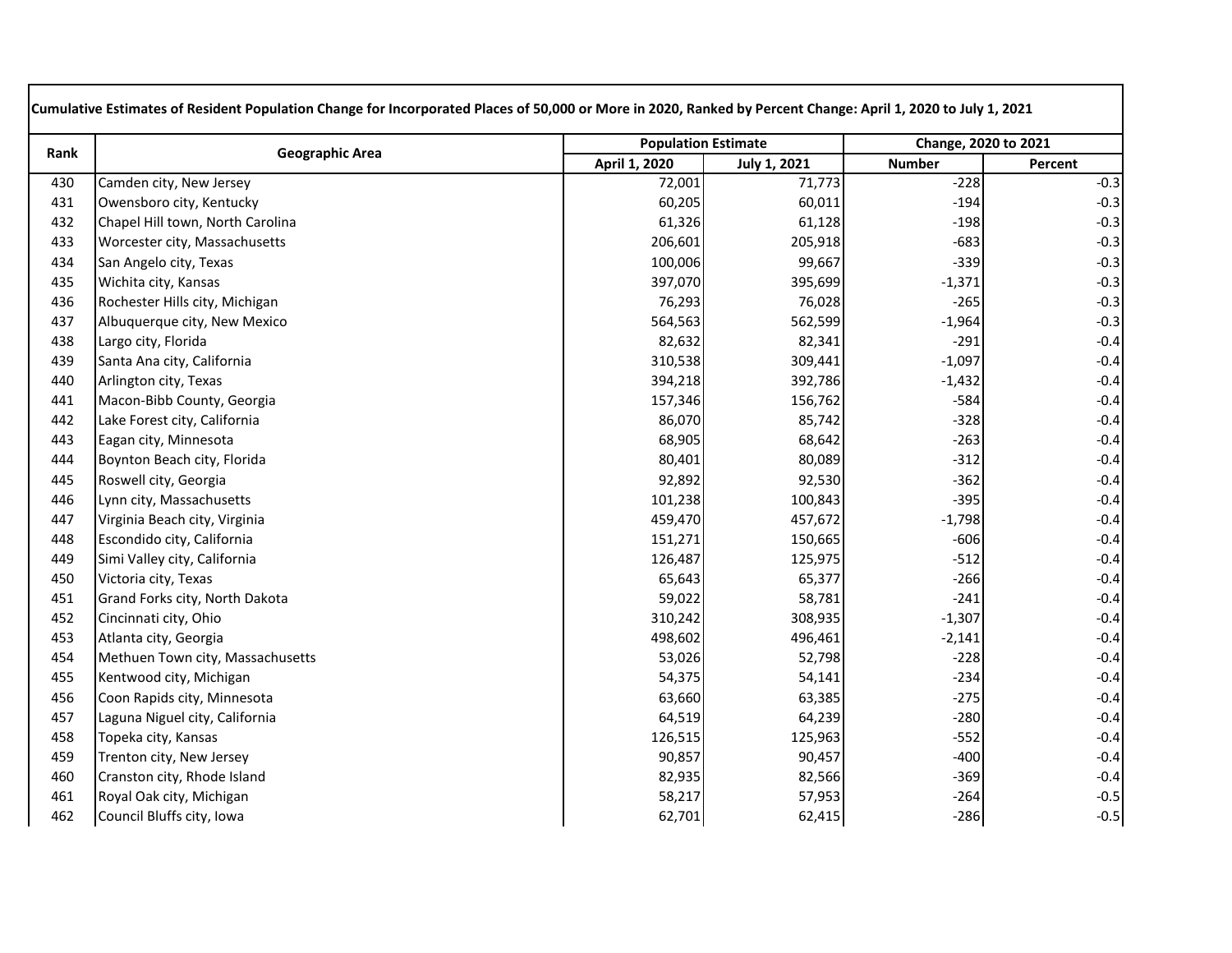|      |                                                                    | <b>Population Estimate</b> |              | Change, 2020 to 2021 |         |
|------|--------------------------------------------------------------------|----------------------------|--------------|----------------------|---------|
| Rank | <b>Geographic Area</b>                                             | April 1, 2020              | July 1, 2021 | <b>Number</b>        | Percent |
| 463  | Edina city, Minnesota                                              | 53,563                     | 53,318       | $-245$               | $-0.5$  |
| 464  | Augusta-Richmond County consolidated government (balance), Georgia | 202,123                    | 201,196      | $-927$               | $-0.5$  |
| 465  | Clearwater city, Florida                                           | 117,227                    | 116,674      | $-553$               | $-0.5$  |
| 466  | West Haven city, Connecticut                                       | 55,560                     | 55,294       | $-266$               | $-0.5$  |
| 467  | Bolingbrook village, Illinois                                      | 73,956                     | 73,597       | $-359$               | $-0.5$  |
| 468  | Tamarac city, Florida                                              | 71,891                     | 71,541       | $-350$               | $-0.5$  |
| 469  | Jupiter town, Florida                                              | 61,100                     | 60,802       | $-298$               | $-0.5$  |
| 470  | Antioch city, California                                           | 115,360                    | 114,794      | $-566$               | $-0.5$  |
| 471  | Chico city, California                                             | 102,849                    | 102,338      | $-511$               | $-0.5$  |
| 472  | Asheville city, North Carolina                                     | 94,539                     | 94,067       | $-472$               | $-0.5$  |
| 473  | Delray Beach city, Florida                                         | 66,911                     | 66,573       | $-338$               | $-0.5$  |
| 474  | New Britain city, Connecticut                                      | 74,217                     | 73,841       | $-376$               | $-0.5$  |
| 475  | Encinitas city, California                                         | 62,082                     | 61,762       | $-320$               | $-0.5$  |
| 476  | Petaluma city, California                                          | 59,713                     | 59,403       | $-310$               | $-0.5$  |
| 477  | Johns Creek city, Georgia                                          | 82,499                     | 82,065       | $-434$               | $-0.5$  |
| 478  | Lakewood city, Washington                                          | 63,666                     | 63,331       | $-335$               | $-0.5$  |
| 479  | Hartford city, Connecticut                                         | 121,219                    | 120,576      | $-643$               | $-0.5$  |
| 480  | Dayton city, Ohio                                                  | 138,310                    | 137,571      | $-739$               | $-0.5$  |
| 481  | Santa Barbara city, California                                     | 88,730                     | 88,255       | $-475$               | $-0.5$  |
| 482  | Miami city, Florida                                                | 442,265                    | 439,890      | $-2,375$             | $-0.5$  |
| 483  | Midwest City city, Oklahoma                                        | 58,459                     | 58,145       | $-314$               | $-0.5$  |
| 484  | Buffalo city, New York                                             | 278,302                    | 276,807      | $-1,495$             | $-0.5$  |
| 485  | Grand Rapids city, Michigan                                        | 198,487                    | 197,416      | $-1,071$             | $-0.5$  |
| 486  | Walnut Creek city, California                                      | 70,078                     | 69,695       | $-383$               | $-0.5$  |
| 487  | Salinas city, California                                           | 163,687                    | 162,791      | $-896$               | $-0.5$  |
| 488  | Troy city, Michigan                                                | 87,316                     | 86,836       | $-480$               | $-0.5$  |
| 489  | West Jordan city, Utah                                             | 117,190                    | 116,541      | $-649$               | $-0.6$  |
| 490  | Waterbury city, Connecticut                                        | 114,446                    | 113,811      | $-635$               | $-0.6$  |
| 491  | Quincy city, Massachusetts                                         | 101,685                    | 101,119      | $-566$               | $-0.6$  |
| 492  | Richmond city, California                                          | 116,287                    | 115,639      | $-648$               | $-0.6$  |
| 493  | Meriden city, Connecticut                                          | 60,859                     | 60,517       | $-342$               | $-0.6$  |
| 494  | Battle Creek city, Michigan                                        | 52,631                     | 52,335       | $-296$               | $-0.6$  |
| 495  | Denver city, Colorado                                              | 715,522                    | 711,463      | $-4,059$             | $-0.6$  |
|      |                                                                    |                            |              |                      |         |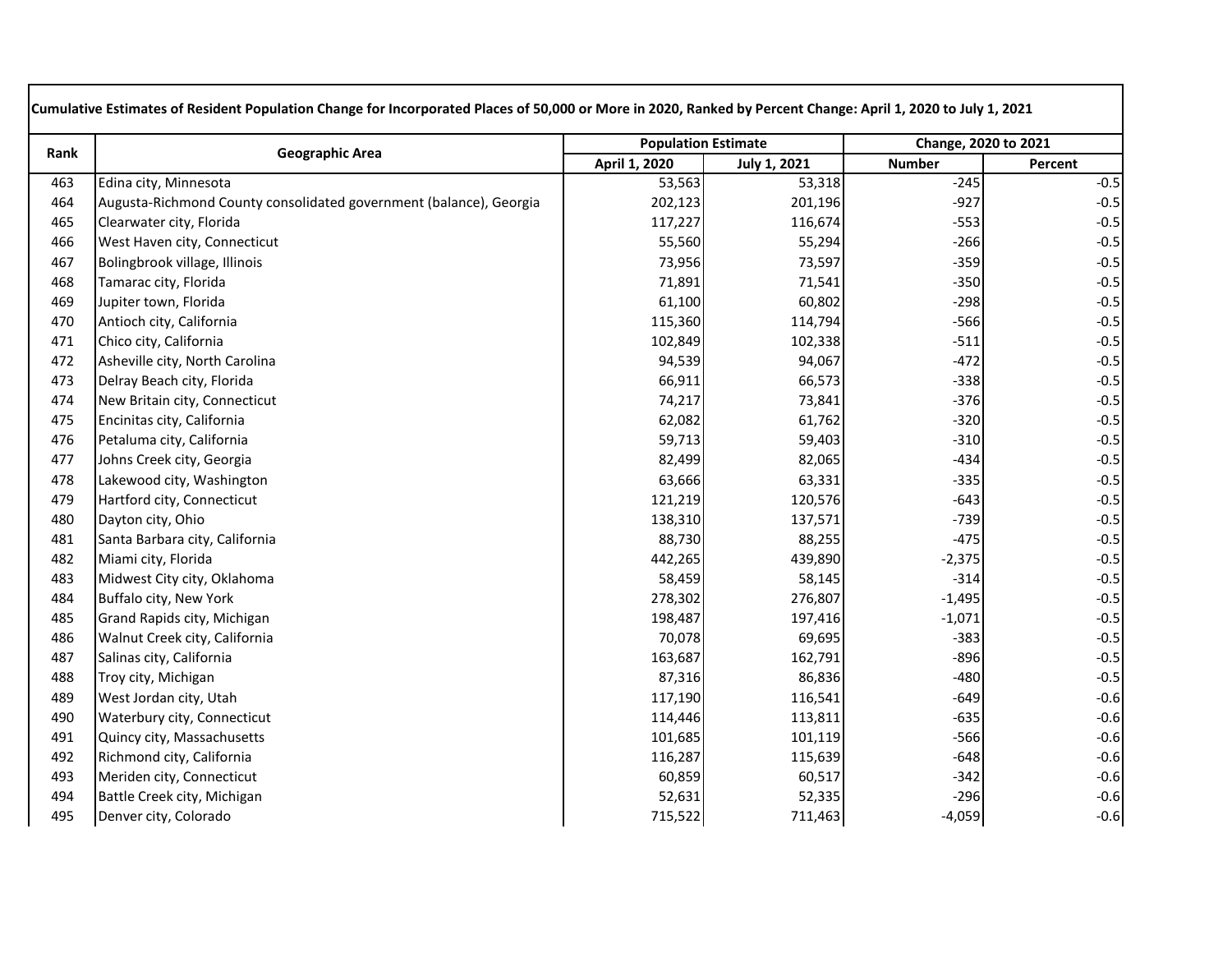| Rank | <b>Geographic Area</b>                                           | <b>Population Estimate</b> |                     | Change, 2020 to 2021 |         |
|------|------------------------------------------------------------------|----------------------------|---------------------|----------------------|---------|
|      |                                                                  | April 1, 2020              | <b>July 1, 2021</b> | <b>Number</b>        | Percent |
| 496  | National City city, California                                   | 56,235                     | 55,912              | $-323$               | $-0.6$  |
| 497  | Napa city, California                                            | 79,276                     | 78,818              | $-458$               | $-0.6$  |
| 498  | Cambridge city, Massachusetts                                    | 117,779                    | 117,090             | $-689$               | $-0.6$  |
| 499  | Cuyahoga Falls city, Ohio                                        | 51,109                     | 50,810              | $-299$               | $-0.6$  |
| 500  | Lancaster city, Pennsylvania                                     | 57,842                     | 57,503              | $-339$               | $-0.6$  |
| 501  | Boca Raton city, Florida                                         | 96,358                     | 95,787              | $-571$               | $-0.6$  |
| 502  | Haverhill city, Massachusetts                                    | 67,764                     | 67,361              | $-403$               | $-0.6$  |
| 503  | Kenosha city, Wisconsin                                          | 99,882                     | 99,286              | $-596$               | $-0.6$  |
| 504  | Pawtucket city, Rhode Island                                     | 75,842                     | 75,387              | $-455$               | $-0.6$  |
| 505  | Hollywood city, Florida                                          | 153,061                    | 152,131             | $-930$               | $-0.6$  |
| 506  | San Buenaventura (Ventura) city, California                      | 110,600                    | 109,925             | $-675$               | $-0.6$  |
| 507  | Appleton city, Wisconsin                                         | 75,315                     | 74,854              | $-461$               | $-0.6$  |
| 508  | Deerfield Beach city, Florida                                    | 86,873                     | 86,339              | $-534$               | $-0.6$  |
| 509  | Santee city, California                                          | 60,075                     | 59,703              | $-372$               | $-0.6$  |
| 510  | Chesterfield city, Missouri                                      | 50,014                     | 49,703              | $-311$               | $-0.6$  |
| 511  | Akron city, Ohio                                                 | 190,534                    | 189,347             | $-1,187$             | $-0.6$  |
| 512  | Santa Cruz city, California                                      | 62,341                     | 61,950              | $-391$               | $-0.6$  |
| 513  | Fort Lauderdale city, Florida                                    | 182,817                    | 181,668             | $-1,149$             | $-0.6$  |
| 514  | Columbus city, Georgia                                           | 206,922                    | 205,617             | $-1,305$             | $-0.6$  |
| 515  | Jacksonville city, North Carolina                                | 73,339                     | 72,876              | $-463$               | $-0.6$  |
| 516  | Houston city, Texas                                              | 2,302,792                  | 2,288,250           | $-14,542$            | $-0.6$  |
| 517  | Kettering city, Ohio                                             | 57,743                     | 57,377              | $-366$               | $-0.6$  |
| 518  | Burnsville city, Minnesota                                       | 64,352                     | 63,943              | $-409$               | $-0.6$  |
| 519  | Miami Gardens city, Florida                                      | 111,579                    | 110,867             | $-712$               | $-0.6$  |
| 520  | Hempstead village, New York                                      | 59,113                     | 58,734              | $-379$               | $-0.6$  |
| 521  | Indianapolis city (balance), Indiana                             | 887,752                    | 882,039             | $-5,713$             | $-0.6$  |
| 522  | Memphis city, Tennessee                                          | 632,207                    | 628,127             | $-4,080$             | $-0.6$  |
| 523  | Louisville/Jefferson County metro government (balance), Kentucky | 632,689                    | 628,594             | $-4,095$             | $-0.6$  |
| 524  | Dublin city, California                                          | 72,142                     | 71,674              | $-468$               | $-0.6$  |
| 525  | Wellington village, Florida                                      | 61,854                     | 61,448              | $-406$               | $-0.7$  |
| 526  | Aliso Viejo city, California                                     | 52,174                     | 51,824              | $-350$               | $-0.7$  |
| 527  | Peabody city, Massachusetts                                      | 54,486                     | 54,119              | $-367$               | $-0.7$  |
| 528  | Omaha city, Nebraska                                             | 490,627                    | 487,300             | $-3,327$             | $-0.7$  |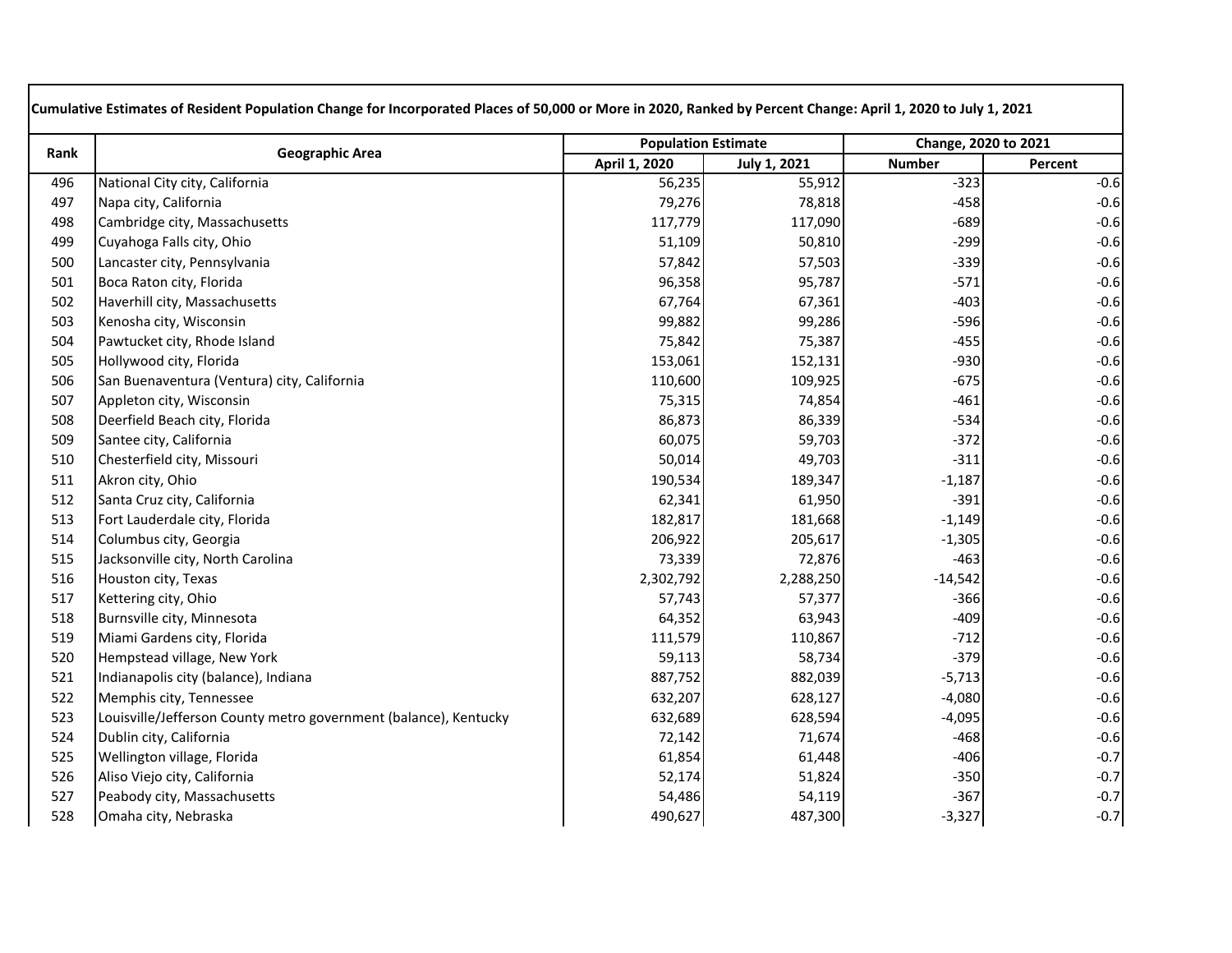| Rank |                                  | <b>Population Estimate</b> |              | Change, 2020 to 2021 |         |
|------|----------------------------------|----------------------------|--------------|----------------------|---------|
|      | <b>Geographic Area</b>           | April 1, 2020              | July 1, 2021 | <b>Number</b>        | Percent |
| 529  | Savannah city, Georgia           | 148,095                    | 147,088      | $-1,007$             | $-0.7$  |
| 530  | Cypress city, California         | 50,269                     | 49,926       | $-343$               | $-0.7$  |
| 531  | Galveston city, Texas            | 53,585                     | 53,219       | $-366$               | $-0.7$  |
| 532  | Santa Rosa city, California      | 178,155                    | 176,938      | $-1,217$             | $-0.7$  |
| 533  | Pompano Beach city, Florida      | 112,117                    | 111,348      | $-769$               | $-0.7$  |
| 534  | Yorba Linda city, California     | 68,460                     | 67,989       | $-471$               | $-0.7$  |
| 535  | Evansville city, Indiana         | 117,298                    | 116,486      | $-812$               | $-0.7$  |
| 536  | Hamilton city, Ohio              | 63,386                     | 62,947       | $-439$               | $-0.7$  |
| 537  | Chicopee city, Massachusetts     | 55,576                     | 55,190       | $-386$               | $-0.7$  |
| 538  | Citrus Heights city, California  | 88,018                     | 87,402       | $-616$               | $-0.7$  |
| 539  | Casper city, Wyoming             | 59,072                     | 58,656       | $-416$               | $-0.7$  |
| 540  | Davenport city, Iowa             | 101,728                    | 101,009      | $-719$               | $-0.7$  |
| 541  | Minneapolis city, Minnesota      | 428,403                    | 425,336      | $-3,067$             | $-0.7$  |
| 542  | Springfield city, Massachusetts  | 155,913                    | 154,789      | $-1,124$             | $-0.7$  |
| 543  | Troy city, New York              | 50,760                     | 50,394       | $-366$               | $-0.7$  |
| 544  | Lawrence city, Massachusetts     | 89,152                     | 88,508       | $-644$               | $-0.7$  |
| 545  | Newport Beach city, California   | 85,411                     | 84,792       | $-619$               | $-0.7$  |
| 546  | Rocky Mount city, North Carolina | 54,351                     | 53,957       | $-394$               | $-0.7$  |
| 547  | North Little Rock city, Arkansas | 64,633                     | 64,162       | $-471$               | $-0.7$  |
| 548  | Albany city, New York            | 99,345                     | 98,617       | $-728$               | $-0.7$  |
| 549  | Bellevue city, Nebraska          | 64,208                     | 63,737       | $-471$               | $-0.7$  |
| 550  | Canton city, Ohio                | 70,947                     | 70,426       | $-521$               | $-0.7$  |
| 551  | Harrisonburg city, Virginia      | 51,814                     | 51,430       | $-384$               | $-0.7$  |
| 552  | Kalamazoo city, Michigan         | 73,808                     | 73,257       | $-551$               | $-0.7$  |
| 553  | DeSoto city, Texas               | 56,155                     | 55,729       | $-426$               | $-0.8$  |
| 554  | Waterloo city, Iowa              | 67,453                     | 66,941       | $-512$               | $-0.8$  |
| 555  | Independence city, Missouri      | 123,028                    | 122,088      | $-940$               | $-0.8$  |
| 556  | La Mesa city, California         | 61,191                     | 60,721       | $-470$               | $-0.8$  |
| 557  | Elgin city, Illinois             | 114,809                    | 113,911      | $-898$               | $-0.8$  |
| 558  | Oceanside city, California       | 174,352                    | 172,982      | $-1,370$             | $-0.8$  |
| 559  | Aurora city, Illinois            | 180,688                    | 179,266      | $-1,422$             | $-0.8$  |
| 560  | Davie town, Florida              | 105,719                    | 104,882      | $-837$               | $-0.8$  |
| 561  | Bloomington city, Minnesota      | 90,012                     | 89,298       | $-714$               | $-0.8$  |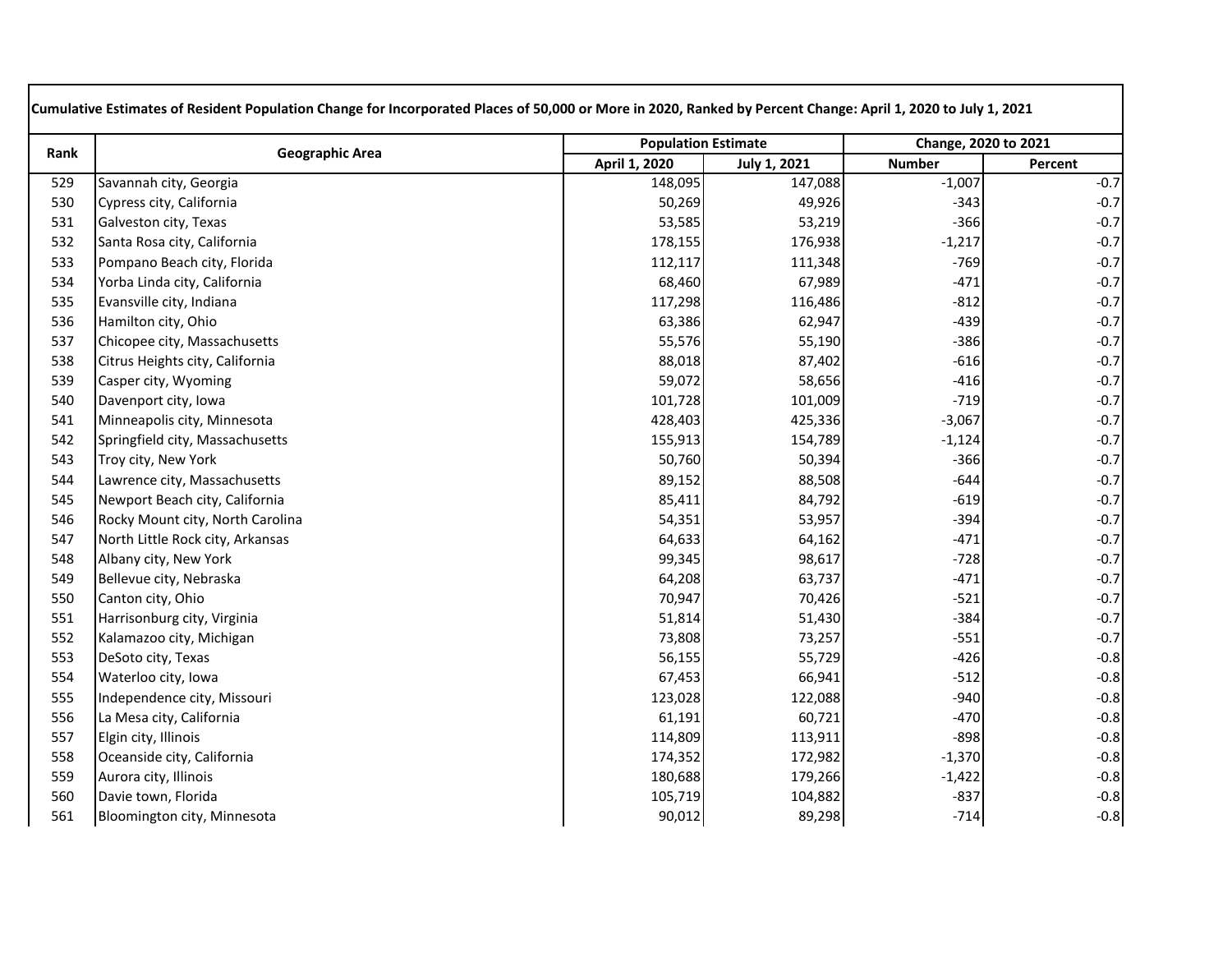| Rank | <b>Geographic Area</b>          | <b>Population Estimate</b> |                     | Change, 2020 to 2021 |         |
|------|---------------------------------|----------------------------|---------------------|----------------------|---------|
|      |                                 | April 1, 2020              | <b>July 1, 2021</b> | <b>Number</b>        | Percent |
| 562  | Novato city, California         | 53,130                     | 52,708              | $-422$               | $-0.8$  |
| 563  | San Clemente city, California   | 64,409                     | 63,896              | $-513$               | $-0.8$  |
| 564  | Gaithersburg city, Maryland     | 69,657                     | 69,101              | $-556$               | $-0.8$  |
| 565  | Sterling Heights city, Michigan | 134,348                    | 133,269             | $-1,079$             | $-0.8$  |
| 566  | El Cajon city, California       | 106,286                    | 105,432             | $-854$               | $-0.8$  |
| 567  | Yuba City city, California      | 70,101                     | 69,536              | $-565$               | $-0.8$  |
| 568  | Yonkers city, New York          | 211,237                    | 209,530             | $-1,707$             | $-0.8$  |
| 569  | Bartlett city, Tennessee        | 57,791                     | 57,318              | $-473$               | $-0.8$  |
| 570  | Toledo city, Ohio               | 270,726                    | 268,508             | $-2,218$             | $-0.8$  |
| 571  | Youngstown city, Ohio           | 60,774                     | 60,270              | $-504$               | $-0.8$  |
| 572  | Farmington Hills city, Michigan | 83,991                     | 83,292              | $-699$               | $-0.8$  |
| 573  | Racine city, Wisconsin          | 77,775                     | 77,127              | $-648$               | $-0.8$  |
| 574  | Waukegan city, Illinois         | 89,361                     | 88,614              | $-747$               | $-0.8$  |
| 575  | San Rafael city, California     | 61,287                     | 60,769              | $-518$               | $-0.8$  |
| 576  | Midland city, Texas             | 132,448                    | 131,325             | $-1,123$             | $-0.8$  |
| 577  | Syracuse city, New York         | 147,363                    | 146,103             | $-1,260$             | $-0.9$  |
| 578  | Erie city, Pennsylvania         | 94,823                     | 93,999              | $-824$               | $-0.9$  |
| 579  | Cedar Rapids city, Iowa         | 137,664                    | 136,467             | $-1,197$             | $-0.9$  |
| 580  | Rockford city, Illinois         | 149,009                    | 147,711             | $-1,298$             | $-0.9$  |
| 581  | Dubuque city, Iowa              | 59,639                     | 59,119              | $-520$               | $-0.9$  |
| 582  | Sandy Springs city, Georgia     | 108,134                    | 107,180             | $-954$               | $-0.9$  |
| 583  | Arvada city, Colorado           | 124,539                    | 123,436             | $-1,103$             | $-0.9$  |
| 584  | Tustin city, California         | 80,142                     | 79,430              | $-712$               | $-0.9$  |
| 585  | Southfield city, Michigan       | 76,579                     | 75,898              | $-681$               | $-0.9$  |
| 586  | Newport News city, Virginia     | 186,247                    | 184,587             | $-1,660$             | $-0.9$  |
| 587  | Pittsburgh city, Pennsylvania   | 303,160                    | 300,431             | $-2,729$             | $-0.9$  |
| 588  | Vallejo city, California        | 126,035                    | 124,886             | $-1,149$             | $-0.9$  |
| 589  | Warren city, Michigan           | 139,407                    | 138,130             | $-1,277$             | $-0.9$  |
| 590  | Thousand Oaks city, California  | 126,926                    | 125,754             | $-1,172$             | $-0.9$  |
| 591  | Flint city, Michigan            | 81,381                     | 80,628              | $-753$               | $-0.9$  |
| 592  | Springfield city, Illinois      | 114,461                    | 113,394             | $-1,067$             | $-0.9$  |
| 593  | La Habra city, California       | 63,200                     | 62,609              | $-591$               | $-0.9$  |
| 594  | Clifton city, New Jersey        | 90,222                     | 89,367              | $-855$               | $-0.9$  |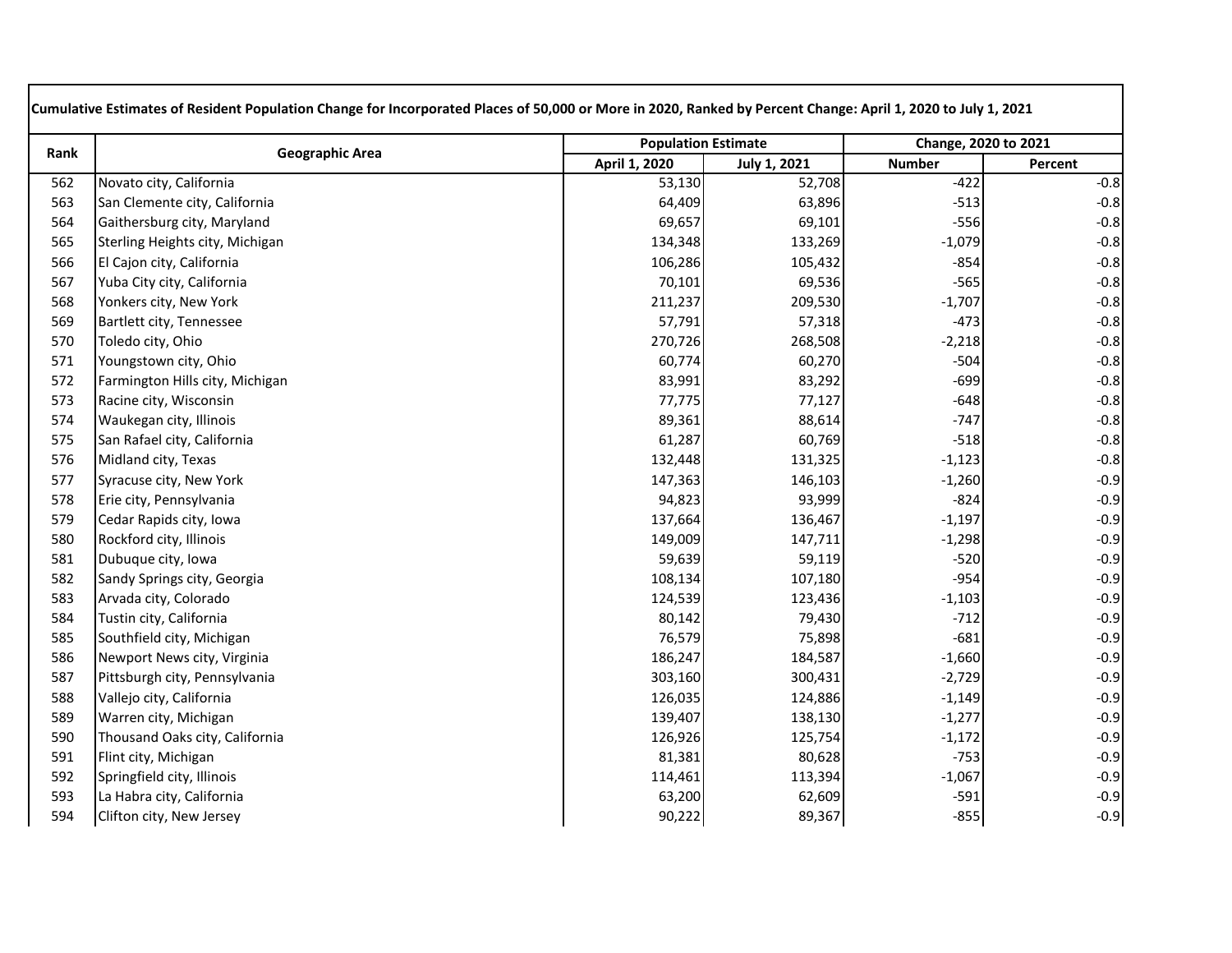| Rank |                                 | <b>Population Estimate</b> |              | Change, 2020 to 2021 |         |
|------|---------------------------------|----------------------------|--------------|----------------------|---------|
|      | <b>Geographic Area</b>          | April 1, 2020              | July 1, 2021 | <b>Number</b>        | Percent |
| 595  | Montgomery city, Alabama        | 200,567                    | 198,665      | $-1,902$             | $-0.9$  |
| 596  | Gary city, Indiana              | 68,982                     | 68,325       | $-657$               | $-1.0$  |
| 597  | Pontiac city, Michigan          | 61,572                     | 60,984       | $-588$               | $-1.0$  |
| 598  | La Crosse city, Wisconsin       | 52,690                     | 52,185       | $-505$               | $-1.0$  |
| 599  | Garden Grove city, California   | 172,144                    | 170,488      | $-1,656$             | $-1.0$  |
| 600  | Euless city, Texas              | 61,089                     | 60,500       | $-589$               | $-1.0$  |
| 601  | Westminster city, California    | 91,089                     | 90,195       | $-894$               | $-1.0$  |
| 602  | Des Moines city, Iowa           | 214,137                    | 212,031      | $-2,106$             | $-1.0$  |
| 603  | Hammond city, Indiana           | 77,754                     | 76,984       | $-770$               | $-1.0$  |
| 604  | Mobile city, Alabama            | 186,833                    | 184,952      | $-1,881$             | $-1.0$  |
| 605  | Irving city, Texas              | 256,793                    | 254,198      | $-2,595$             | $-1.0$  |
| 606  | Pembroke Pines city, Florida    | 171,163                    | 169,391      | $-1,772$             | $-1.0$  |
| 607  | Florissant city, Missouri       | 52,548                     | 52,003       | $-545$               | $-1.0$  |
| 608  | West Valley City city, Utah     | 140,571                    | 139,110      | $-1,461$             | $-1.0$  |
| 609  | Costa Mesa city, California     | 111,915                    | 110,750      | $-1,165$             | $-1.0$  |
| 610  | Fullerton city, California      | 143,367                    | 141,874      | $-1,493$             | $-1.0$  |
| 611  | Concord city, California        | 125,389                    | 124,074      | $-1,315$             | $-1.0$  |
| 612  | Shoreline city, Washington      | 58,532                     | 57,918       | $-614$               | $-1.0$  |
| 613  | West New York town, New Jersey  | 52,798                     | 52,242       | $-556$               | $-1.1$  |
| 614  | Ann Arbor city, Michigan        | 122,830                    | 121,536      | $-1,294$             | $-1.1$  |
| 615  | Anchorage municipality, Alaska  | 291,247                    | 288,121      | $-3,126$             | $-1.1$  |
| 616  | Westland city, Michigan         | 85,433                     | 84,515       | $-918$               | $-1.1$  |
| 617  | Apple Valley city, Minnesota    | 56,246                     | 55,638       | $-608$               | $-1.1$  |
| 618  | Wheaton city, Illinois          | 53,718                     | 53,126       | $-592$               | $-1.1$  |
| 619  | Detroit city, Michigan          | 639,614                    | 632,464      | $-7,150$             | $-1.1$  |
| 620  | Albany city, Georgia            | 69,832                     | 69,048       | $-784$               | $-1.1$  |
| 621  | Hialeah city, Florida           | 223,017                    | 220,490      | $-2,527$             | $-1.1$  |
| 622  | Bowie city, Maryland            | 58,310                     | 57,644       | $-666$               | $-1.1$  |
| 623  | Roanoke city, Virginia          | 100,011                    | 98,865       | $-1,146$             | $-1.1$  |
| 624  | Downers Grove village, Illinois | 50,230                     | 49,654       | $-576$               | $-1.1$  |
| 625  | Los Angeles city, California    | 3,893,986                  | 3,849,297    | $-44,689$            | $-1.1$  |
| 626  | Weston city, Florida            | 68,094                     | 67,312       | $-782$               | $-1.1$  |
| 627  | Coral Springs city, Florida     | 134,366                    | 132,822      | $-1,544$             | $-1.1$  |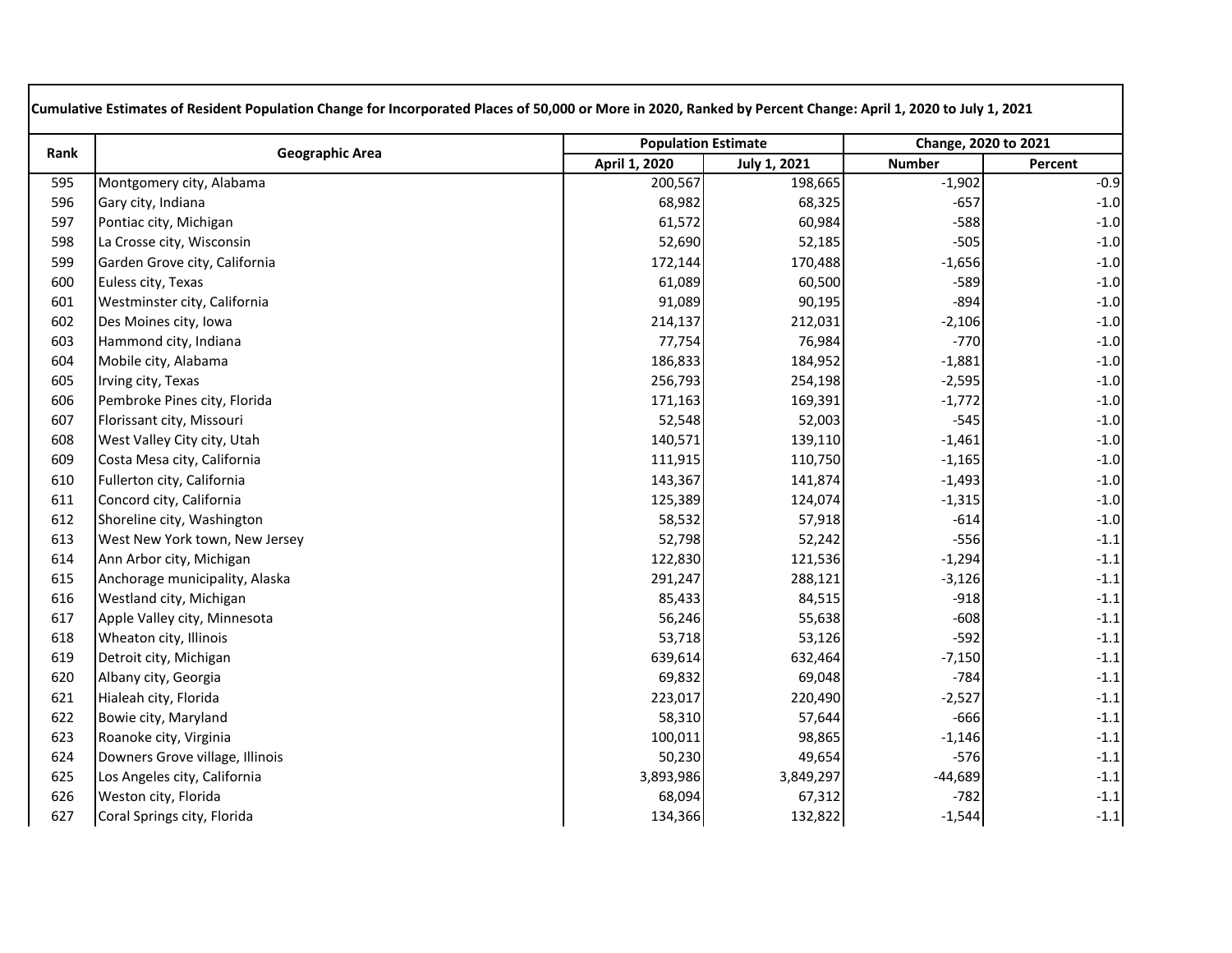| Rank | <b>Geographic Area</b>            | <b>Population Estimate</b> |                     | Change, 2020 to 2021 |         |
|------|-----------------------------------|----------------------------|---------------------|----------------------|---------|
|      |                                   | April 1, 2020              | <b>July 1, 2021</b> | <b>Number</b>        | Percent |
| 628  | Livonia city, Michigan            | 95,531                     | 94,422              | $-1,109$             | $-1.2$  |
| 629  | Utica city, New York              | 65,263                     | 64,501              | $-762$               | $-1.2$  |
| 630  | Gulfport city, Mississippi        | 72,961                     | 72,105              | $-856$               | $-1.2$  |
| 631  | Boulder city, Colorado            | 105,414                    | 104,175             | $-1,239$             | $-1.2$  |
| 632  | Newark city, New Jersey           | 310,876                    | 307,220             | $-3,656$             | $-1.2$  |
| 633  | St. Clair Shores city, Michigan   | 58,893                     | 58,200              | $-693$               | $-1.2$  |
| 634  | Paterson city, New Jersey         | 159,674                    | 157,794             | $-1,880$             | $-1.2$  |
| 635  | St. Joseph city, Missouri         | 72,456                     | 71,602              | $-854$               | $-1.2$  |
| 636  | East Orange city, New Jersey      | 69,725                     | 68,903              | $-822$               | $-1.2$  |
| 637  | Passaic city, New Jersey          | 70,466                     | 69,633              | $-833$               | $-1.2$  |
| 638  | Margate city, Florida             | 58,697                     | 58,001              | $-696$               | $-1.2$  |
| 639  | Fountain Valley city, California  | 57,175                     | 56,495              | $-680$               | $-1.2$  |
| 640  | Coconut Creek city, Florida       | 57,818                     | 57,117              | $-701$               | $-1.2$  |
| 641  | Norfolk city, Virginia            | 238,005                    | 235,089             | $-2,916$             | $-1.2$  |
| 642  | Dallas city, Texas                | 1,304,442                  | 1,288,457           | $-15,985$            | $-1.2$  |
| 643  | Gresham city, Oregon              | 114,507                    | 113,103             | $-1,404$             | $-1.2$  |
| 644  | Placentia city, California        | 51,911                     | 51,274              | $-637$               | $-1.2$  |
| 645  | Orange city, California           | 138,992                    | 137,264             | $-1,728$             | $-1.2$  |
| 646  | Huntington Beach city, California | 199,140                    | 196,652             | $-2,488$             | $-1.2$  |
| 647  | Lowell city, Massachusetts        | 115,441                    | 113,994             | $-1,447$             | $-1.3$  |
| 648  | Oakland city, California          | 439,349                    | 433,823             | $-5,526$             | $-1.3$  |
| 649  | Dearborn Heights city, Michigan   | 63,257                     | 62,451              | $-806$               | $-1.3$  |
| 650  | Watsonville city, California      | 52,739                     | 52,067              | $-672$               | $-1.3$  |
| 651  | Taylor city, Michigan             | 63,384                     | 62,573              | $-811$               | $-1.3$  |
| 652  | Centennial city, Colorado         | 108,353                    | 106,966             | $-1,387$             | $-1.3$  |
| 653  | Minnetonka city, Minnesota        | 53,962                     | 53,266              | $-696$               | $-1.3$  |
| 654  | Mountain View city, California    | 82,592                     | 81,516              | $-1,076$             | $-1.3$  |
| 655  | Baton Rouge city, Louisiana       | 225,128                    | 222,185             | $-2,943$             | $-1.3$  |
| 656  | Kansas City city, Kansas          | 156,602                    | 154,545             | $-2,057$             | $-1.3$  |
| 657  | Parma city, Ohio                  | 81,047                     | 79,982              | $-1,065$             | $-1.3$  |
| 658  | Pensacola city, Florida           | 54,394                     | 53,678              | $-716$               | $-1.3$  |
| 659  | Sunrise city, Florida             | 97,313                     | 96,021              | $-1,292$             | $-1.3$  |
| 660  | Peoria city, Illinois             | 113,173                    | 111,666             | $-1,507$             | $-1.3$  |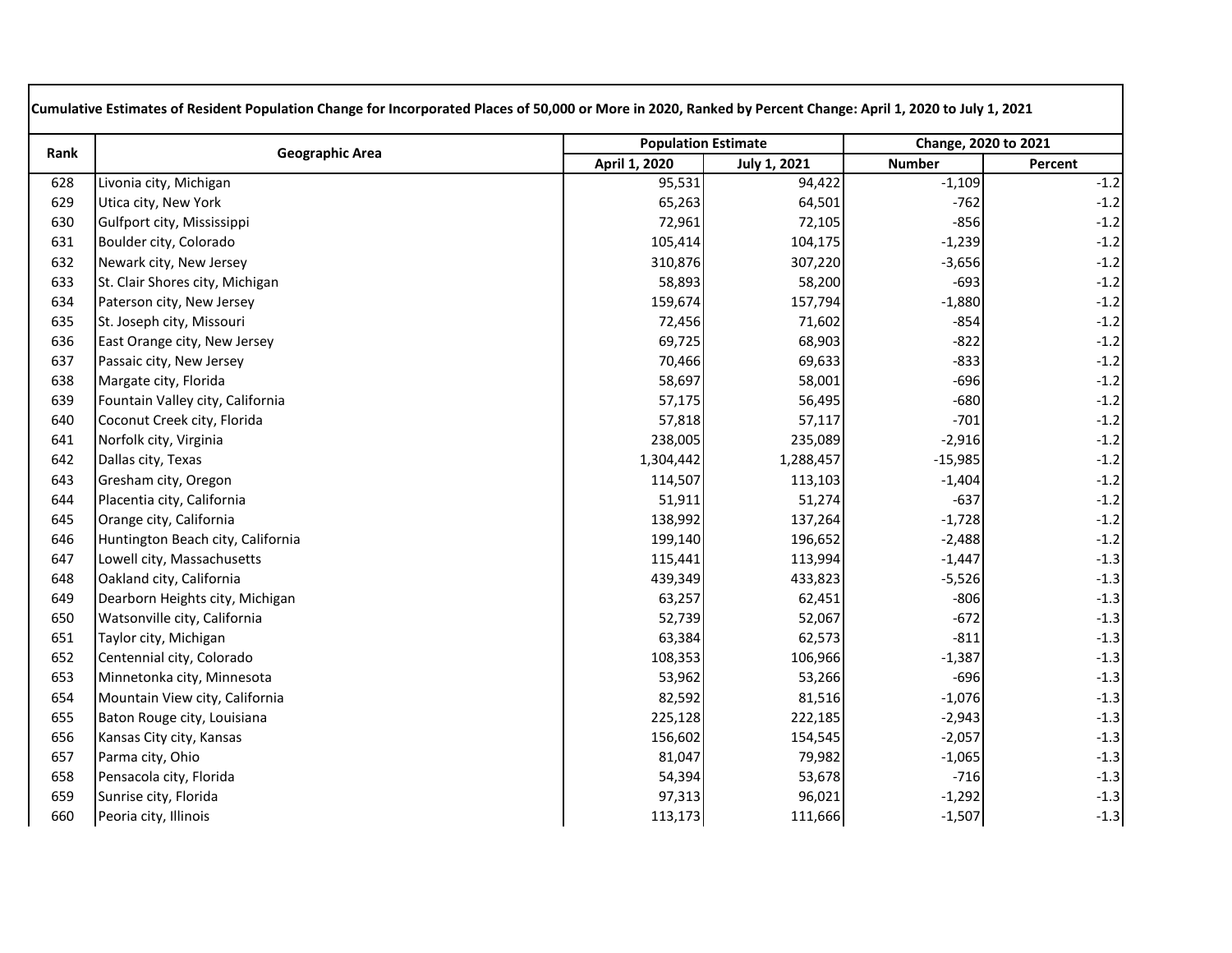| Rank |                                                                 | <b>Population Estimate</b> |              | Change, 2020 to 2021 |         |
|------|-----------------------------------------------------------------|----------------------------|--------------|----------------------|---------|
|      | <b>Geographic Area</b>                                          | April 1, 2020              | July 1, 2021 | <b>Number</b>        | Percent |
| 661  | Richardson city, Texas                                          | 117,973                    | 116,382      | $-1,591$             | $-1.3$  |
| 662  | Dearborn city, Michigan                                         | 109,910                    | 108,420      | $-1,490$             | $-1.4$  |
| 663  | Orland Park village, Illinois                                   | 58,648                     | 57,850       | $-798$               | $-1.4$  |
| 664  | St. Paul city, Minnesota                                        | 311,448                    | 307,193      | $-4,255$             | $-1.4$  |
| 665  | Cleveland city, Ohio                                            | 373,091                    | 367,991      | $-5,100$             | $-1.4$  |
| 666  | Milwaukee city, Wisconsin                                       | 577,235                    | 569,330      | $-7,905$             | $-1.4$  |
| 667  | Buena Park city, California                                     | 84,173                     | 83,011       | $-1,162$             | $-1.4$  |
| 668  | Elizabeth city, New Jersey                                      | 137,316                    | 135,407      | $-1,909$             | $-1.4$  |
| 669  | Lauderhill city, Florida                                        | 74,495                     | 73,458       | $-1,037$             | $-1.4$  |
| 670  | Mission Viejo city, California                                  | 93,759                     | 92,449       | $-1,310$             | $-1.4$  |
| 671  | Kent city, Washington                                           | 136,750                    | 134,835      | $-1,915$             | $-1.4$  |
| 672  | West Allis city, Wisconsin                                      | 60,330                     | 59,484       | $-846$               | $-1.4$  |
| 673  | Grand Island city, Nebraska                                     | 53,083                     | 52,335       | $-748$               | $-1.4$  |
| 674  | Dunwoody city, Georgia                                          | 51,629                     | 50,901       | $-728$               | $-1.4$  |
| 675  | Sammamish city, Washington                                      | 67,600                     | 66,630       | $-970$               | $-1.4$  |
| 676  | Baytown city, Texas                                             | 83,698                     | 82,480       | $-1,218$             | $-1.5$  |
| 677  | Lakewood city, Ohio                                             | 50,848                     | 50,104       | $-744$               | $-1.5$  |
| 678  | Enid city, Oklahoma                                             | 51,327                     | 50,566       | $-761$               | $-1.5$  |
| 679  | Framingham city, Massachusetts                                  | 72,342                     | 71,265       | $-1,077$             | $-1.5$  |
| 680  | Newton city, Massachusetts                                      | 88,787                     | 87,453       | $-1,334$             | $-1.5$  |
| 681  | Milpitas city, California                                       | 80,275                     | 79,066       | $-1,209$             | $-1.5$  |
| 682  | Waltham city, Massachusetts                                     | 64,994                     | 64,015       | $-979$               | $-1.5$  |
| 683  | Sugar Land city, Texas                                          | 111,046                    | 109,373      | $-1,673$             | $-1.5$  |
| 684  | Mount Vernon city, New York                                     | 73,693                     | 72,581       | $-1,112$             | $-1.5$  |
| 685  | Somerville city, Massachusetts                                  | 81,054                     | 79,815       | $-1,239$             | $-1.5$  |
| 686  | Nashville-Davidson metropolitan government (balance), Tennessee | 689,504                    | 678,851      | $-10,653$            | $-1.5$  |
| 687  | Urban Honolulu CDP, Hawaii                                      | 350,943                    | 345,510      | $-5,433$             | $-1.5$  |
| 688  | Westminster city, Colorado                                      | 116,375                    | 114,561      | $-1,814$             | $-1.6$  |
| 689  | Baltimore city, Maryland                                        | 585,708                    | 576,498      | $-9,210$             | $-1.6$  |
| 690  | Decatur city, Illinois                                          | 70,765                     | 69,646       | $-1,119$             | $-1.6$  |
| 691  | Birmingham city, Alabama                                        | 200,763                    | 197,575      | $-3,188$             | $-1.6$  |
| 692  | Odessa city, Texas                                              | 114,368                    | 112,483      | $-1,885$             | $-1.6$  |
| 693  | Garland city, Texas                                             | 246,132                    | 242,035      | $-4,097$             | $-1.7$  |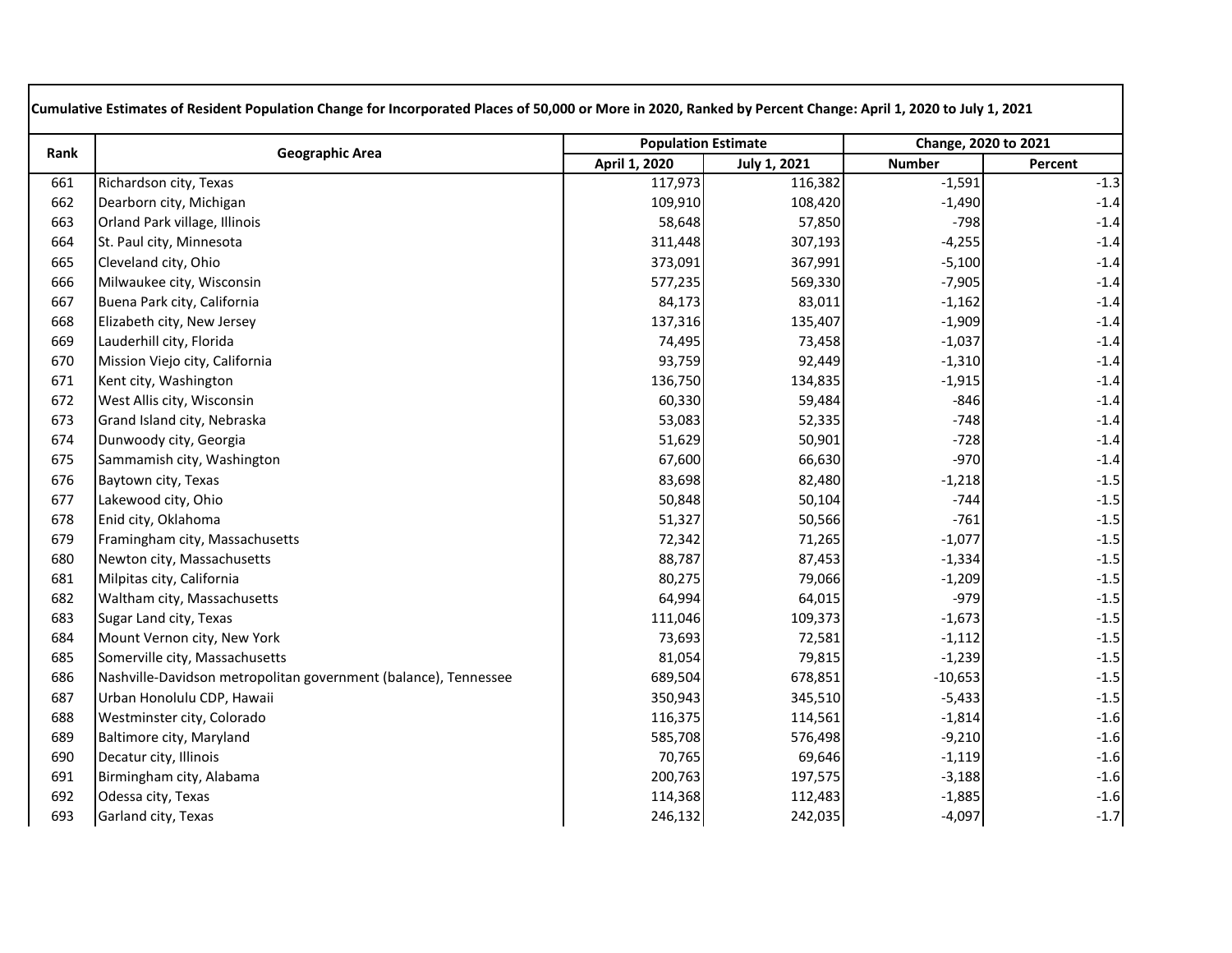| Rank | <b>Geographic Area</b>              | <b>Population Estimate</b> |              | Change, 2020 to 2021 |         |
|------|-------------------------------------|----------------------------|--------------|----------------------|---------|
|      |                                     | April 1, 2020              | July 1, 2021 | <b>Number</b>        | Percent |
| 694  | Plymouth city, Minnesota            | 81,181                     | 79,828       | $-1,353$             | $-1.7$  |
| 695  | Kenner city, Louisiana              | 66,474                     | 65,364       | $-1,110$             | $-1.7$  |
| 696  | Renton city, Washington             | 106,966                    | 105,179      | $-1,787$             | $-1.7$  |
| 697  | Portland city, Oregon               | 652,089                    | 641,162      | $-10,927$            | $-1.7$  |
| 698  | North Miami city, Florida           | 60,250                     | 59,229       | $-1,021$             | $-1.7$  |
| 699  | Bellevue city, Washington           | 152,045                    | 149,440      | $-2,605$             | $-1.7$  |
| 700  | St. Louis Park city, Minnesota      | 50,016                     | 49,158       | $-858$               | $-1.7$  |
| 701  | Philadelphia city, Pennsylvania     | 1,603,797                  | 1,576,251    | $-27,546$            | $-1.7$  |
| 702  | Mesquite city, Texas                | 150,308                    | 147,691      | $-2,617$             | $-1.7$  |
| 703  | Beaumont city, Texas                | 114,586                    | 112,556      | $-2,030$             | $-1.8$  |
| 704  | Lancaster city, California          | 173,305                    | 170,150      | $-3,155$             | $-1.8$  |
| 705  | New Orleans city, Louisiana         | 383,997                    | 376,971      | $-7,026$             | $-1.8$  |
| 706  | Chicago city, Illinois              | 2,747,231                  | 2,696,555    | $-50,676$            | $-1.8$  |
| 707  | Covina city, California             | 51,373                     | 50,411       | $-962$               | $-1.9$  |
| 708  | Eden Prairie city, Minnesota        | 64,375                     | 63,161       | $-1,214$             | $-1.9$  |
| 709  | Auburn city, Washington             | 87,351                     | 85,699       | $-1,652$             | $-1.9$  |
| 710  | Tinley Park village, Illinois       | 55,922                     | 54,864       | $-1,058$             | $-1.9$  |
| 711  | Evanston city, Illinois             | 79,035                     | 77,517       | $-1,518$             | $-1.9$  |
| 712  | Carson city, California             | 95,367                     | 93,535       | $-1,832$             | $-1.9$  |
| 713  | Malden city, Massachusetts          | 66,353                     | 65,074       | $-1,279$             | $-1.9$  |
| 714  | South Gate city, California         | 92,971                     | 91,154       | $-1,817$             | $-2.0$  |
| 715  | Fremont city, California            | 232,084                    | 227,514      | $-4,570$             | $-2.0$  |
| 716  | Glendora city, California           | 52,610                     | 51,569       | $-1,041$             | $-2.0$  |
| 717  | Rosemead city, California           | 51,268                     | 50,245       | $-1,023$             | $-2.0$  |
| 718  | Skokie village, Illinois            | 67,775                     | 66,422       | $-1,353$             | $-2.0$  |
| 719  | Murray city, Utah                   | 50,743                     | 49,729       | $-1,014$             | $-2.0$  |
| 720  | Burbank city, California            | 107,563                    | 105,401      | $-2,162$             | $-2.0$  |
| 721  | Burien city, Washington             | 52,121                     | 51,073       | $-1,048$             | $-2.0$  |
| 722  | Des Plaines city, Illinois          | 60,681                     | 59,459       | $-1,222$             | $-2.0$  |
| 723  | Santa Clarita city, California      | 229,213                    | 224,593      | $-4,620$             | $-2.0$  |
| 724  | Livermore city, California          | 88,614                     | 86,803       | $-1,811$             | $-2.0$  |
| 725  | Schaumburg village, Illinois        | 78,691                     | 77,082       | $-1,609$             | $-2.0$  |
| 726  | Arlington Heights village, Illinois | 77,595                     | 76,000       | $-1,595$             | $-2.1$  |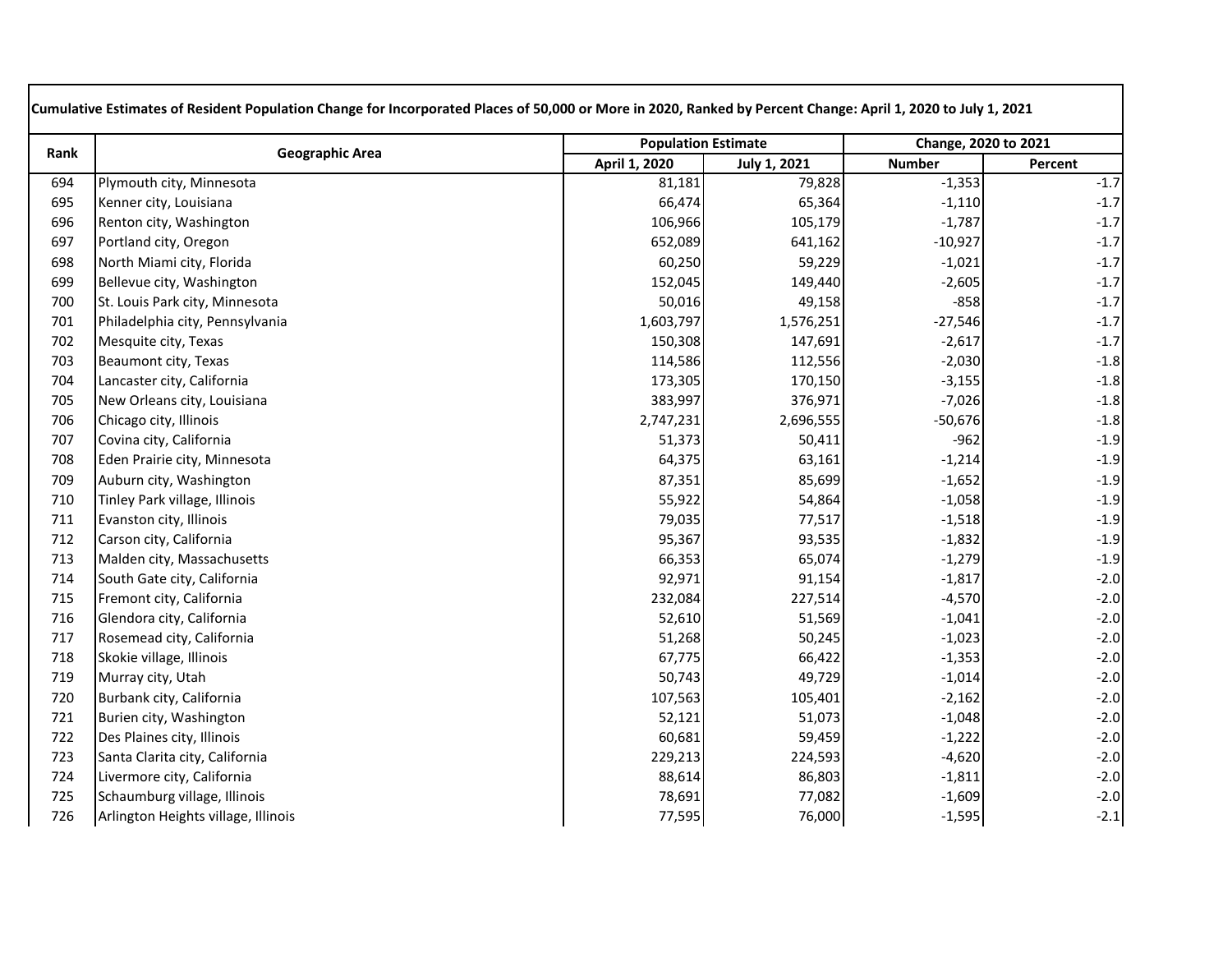| Rank | <b>Geographic Area</b>            | <b>Population Estimate</b> |              | Change, 2020 to 2021 |         |
|------|-----------------------------------|----------------------------|--------------|----------------------|---------|
|      |                                   | April 1, 2020              | July 1, 2021 | <b>Number</b>        | Percent |
| 727  | Santa Monica city, California     | 93,028                     | 91,105       | $-1,923$             | $-2.1$  |
| 728  | Federal Way city, Washington      | 101,131                    | 99,037       | $-2,094$             | $-2.1$  |
| 729  | Shreveport city, Louisiana        | 187,993                    | 184,021      | $-3,972$             | $-2.1$  |
| 730  | Hoffman Estates village, Illinois | 52,460                     | 51,350       | $-1,110$             | $-2.1$  |
| 731  | Pomona city, California           | 151,554                    | 148,338      | $-3,216$             | $-2.1$  |
| 732  | Pasadena city, California         | 138,679                    | 135,732      | $-2,947$             | $-2.1$  |
| 733  | Mount Prospect village, Illinois  | 56,749                     | 55,541       | $-1,208$             | $-2.1$  |
| 734  | Berkeley city, California         | 119,693                    | 117,145      | $-2,548$             | $-2.1$  |
| 735  | Palatine village, Illinois        | 67,771                     | 66,321       | $-1,450$             | $-2.1$  |
| 736  | Alhambra city, California         | 83,001                     | 81,211       | $-1,790$             | $-2.2$  |
| 737  | Oak Lawn village, Illinois        | 58,271                     | 57,013       | $-1,258$             | $-2.2$  |
| 738  | Taylorsville city, Utah           | 60,552                     | 59,242       | $-1,310$             | $-2.2$  |
| 739  | Pasadena city, Texas              | 151,955                    | 148,626      | $-3,329$             | $-2.2$  |
| 740  | Long Beach city, California       | 466,302                    | 456,062      | $-10,240$            | $-2.2$  |
| 741  | Gardena city, California          | 61,069                     | 59,702       | $-1,367$             | $-2.2$  |
| 742  | Glendale city, California         | 196,841                    | 192,366      | $-4,475$             | $-2.3$  |
| 743  | Oak Park village, Illinois        | 54,486                     | 53,224       | $-1,262$             | $-2.3$  |
| 744  | Hayward city, California          | 163,635                    | 159,827      | $-3,808$             | $-2.3$  |
| 745  | Pico Rivera city, California      | 62,215                     | 60,764       | $-1,451$             | $-2.3$  |
| 746  | Baldwin Park city, California     | 72,323                     | 70,629       | $-1,694$             | $-2.3$  |
| 747  | Berwyn city, Illinois             | 57,120                     | 55,772       | $-1,348$             | $-2.4$  |
| 748  | Cicero town, Illinois             | 85,180                     | 83,161       | $-2,019$             | $-2.4$  |
| 749  | Whittier city, California         | 87,383                     | 85,311       | $-2,072$             | $-2.4$  |
| 750  | Bellflower city, California       | 79,298                     | 77,408       | $-1,890$             | $-2.4$  |
| 751  | El Monte city, California         | 109,554                    | 106,907      | $-2,647$             | $-2.4$  |
| 752  | Redondo Beach city, California    | 71,520                     | 69,781       | $-1,739$             | $-2.4$  |
| 753  | Lynwood city, California          | 67,139                     | 65,505       | $-1,634$             | $-2.4$  |
| 754  | Sandy city, Utah                  | 97,430                     | 95,050       | $-2,380$             | $-2.4$  |
| 755  | Palmdale city, California         | 169,913                    | 165,761      | $-4,152$             | $-2.4$  |
| 756  | Hawthorne city, California        | 88,255                     | 86,091       | $-2,164$             | $-2.5$  |
| 757  | Arcadia city, California          | 56,737                     | 55,345       | $-1,392$             | $-2.5$  |
| 758  | Paramount city, California        | 53,828                     | 52,506       | $-1,322$             | $-2.5$  |
| 759  | Compton city, California          | 95,959                     | 93,597       | $-2,362$             | $-2.5$  |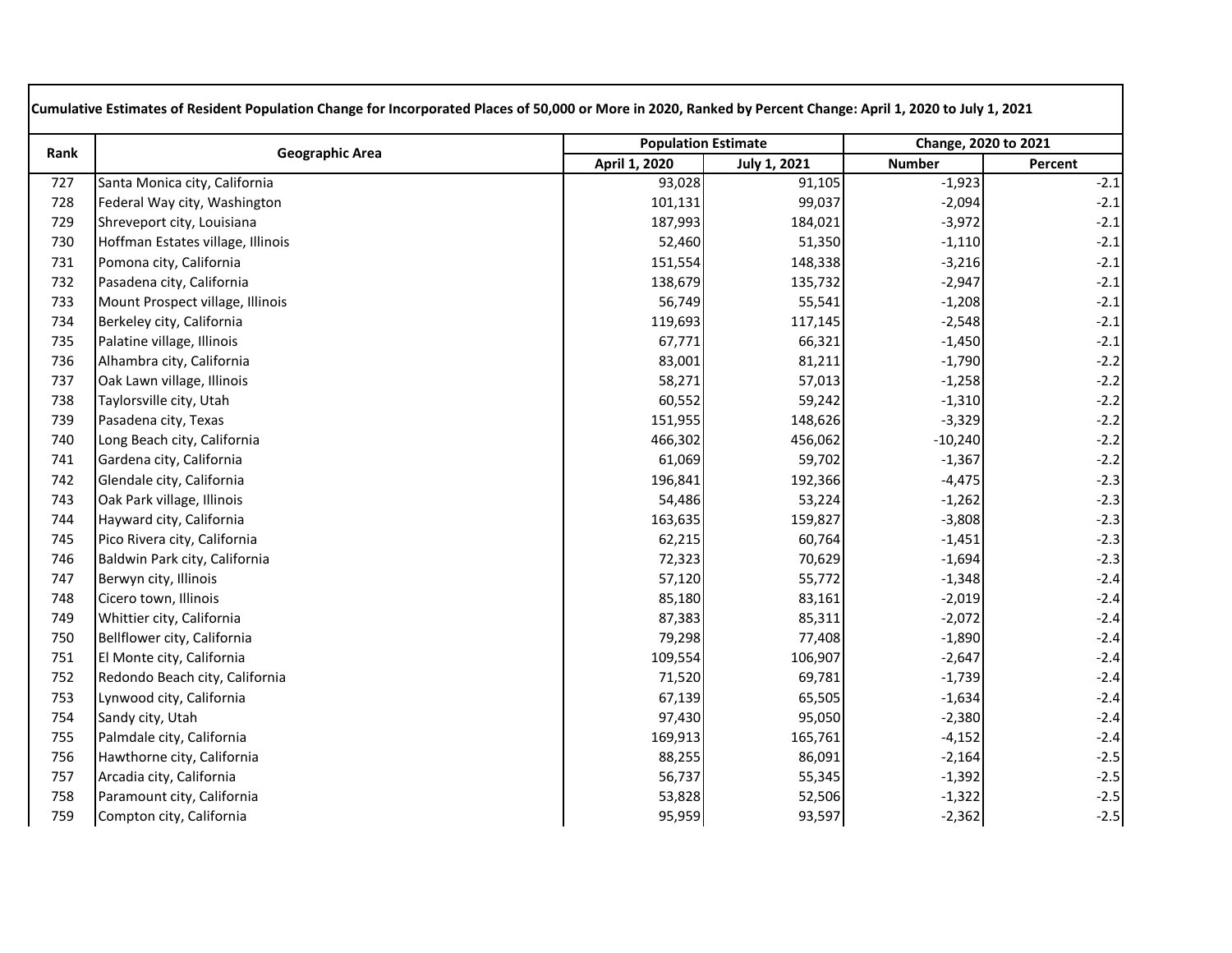| Rank | <b>Geographic Area</b>                | <b>Population Estimate</b> |                     | Change, 2020 to 2021 |         |
|------|---------------------------------------|----------------------------|---------------------|----------------------|---------|
|      |                                       | April 1, 2020              | <b>July 1, 2021</b> | <b>Number</b>        | Percent |
| 760  | Norwalk city, California              | 102,910                    | 100,373             | $-2,537$             | $-2.5$  |
| 761  | Huntington Park city, California      | 55,005                     | 53,644              | $-1,361$             | $-2.5$  |
| 762  | Diamond Bar city, California          | 55,226                     | 53,857              | $-1,369$             | $-2.5$  |
| 763  | Brooklyn Park city, Minnesota         | 86,688                     | 84,526              | $-2,162$             | $-2.5$  |
| 764  | Montebello city, California           | 62,771                     | 61,204              | $-1,567$             | $-2.5$  |
| 765  | West Covina city, California          | 109,772                    | 107,017             | $-2,755$             | $-2.5$  |
| 766  | Jackson city, Mississippi             | 153,643                    | 149,761             | $-3,882$             | $-2.5$  |
| 767  | Torrance city, California             | 147,323                    | 143,600             | $-3,723$             | $-2.5$  |
| 768  | Downey city, California               | 114,558                    | 111,645             | $-2,913$             | $-2.5$  |
| 769  | Lakewood city, California             | 82,727                     | 80,611              | $-2,116$             | $-2.6$  |
| 770  | Inglewood city, California            | 107,961                    | 105,181             | $-2,780$             | $-2.6$  |
| 771  | Sunnyvale city, California            | 156,291                    | 152,258             | $-4,033$             | $-2.6$  |
| 772  | Monterey Park city, California        | 61,259                     | 59,667              | $-1,592$             | $-2.6$  |
| 773  | Miami Beach city, Florida             | 82,826                     | 80,671              | $-2,155$             | $-2.6$  |
| 774  | Gilroy city, California               | 59,669                     | 58,101              | $-1,568$             | $-2.6$  |
| 775  | Pleasanton city, California           | 80,421                     | 78,252              | $-2,169$             | $-2.7$  |
| 776  | St. Louis city, Missouri              | 301,578                    | 293,310             | $-8,268$             | $-2.7$  |
| 777  | Union City city, California           | 70,650                     | 68,681              | $-1,969$             | $-2.8$  |
| 778  | South San Francisco city, California  | 66,119                     | 64,251              | $-1,868$             | $-2.8$  |
| 779  | Washington city, District of Columbia | 689,545                    | 670,050             | $-19,495$            | $-2.8$  |
| 780  | Alameda city, California              | 78,611                     | 76,362              | $-2,249$             | $-2.9$  |
| 781  | Jersey City city, New Jersey          | 292,412                    | 283,927             | $-8,485$             | $-2.9$  |
| 782  | Palo Alto city, California            | 68,724                     | 66,680              | $-2,044$             | $-3.0$  |
| 783  | Alexandria city, Virginia             | 159,467                    | 154,706             | $-4,761$             | $-3.0$  |
| 784  | San Jose city, California             | 1,014,545                  | 983,489             | $-31,056$            | $-3.1$  |
| 785  | San Leandro city, California          | 91,675                     | 88,868              | $-2,807$             | $-3.1$  |
| 786  | Redwood City city, California         | 84,234                     | 81,643              | $-2,591$             | $-3.1$  |
| 787  | Boston city, Massachusetts            | 676,216                    | 654,776             | $-21,440$            | $-3.2$  |
| 788  | Cupertino city, California            | 60,575                     | 58,622              | $-1,953$             | $-3.2$  |
| 789  | Hoboken city, New Jersey              | 60,675                     | 58,690              | $-1,985$             | $-3.3$  |
| 790  | Bayonne city, New Jersey              | 71,555                     | 69,211              | $-2,344$             | $-3.3$  |
| 791  | San Mateo city, California            | 105,674                    | 102,200             | $-3,474$             | $-3.3$  |
| 792  | Daly City city, California            | 104,940                    | 101,243             | $-3,697$             | $-3.5$  |